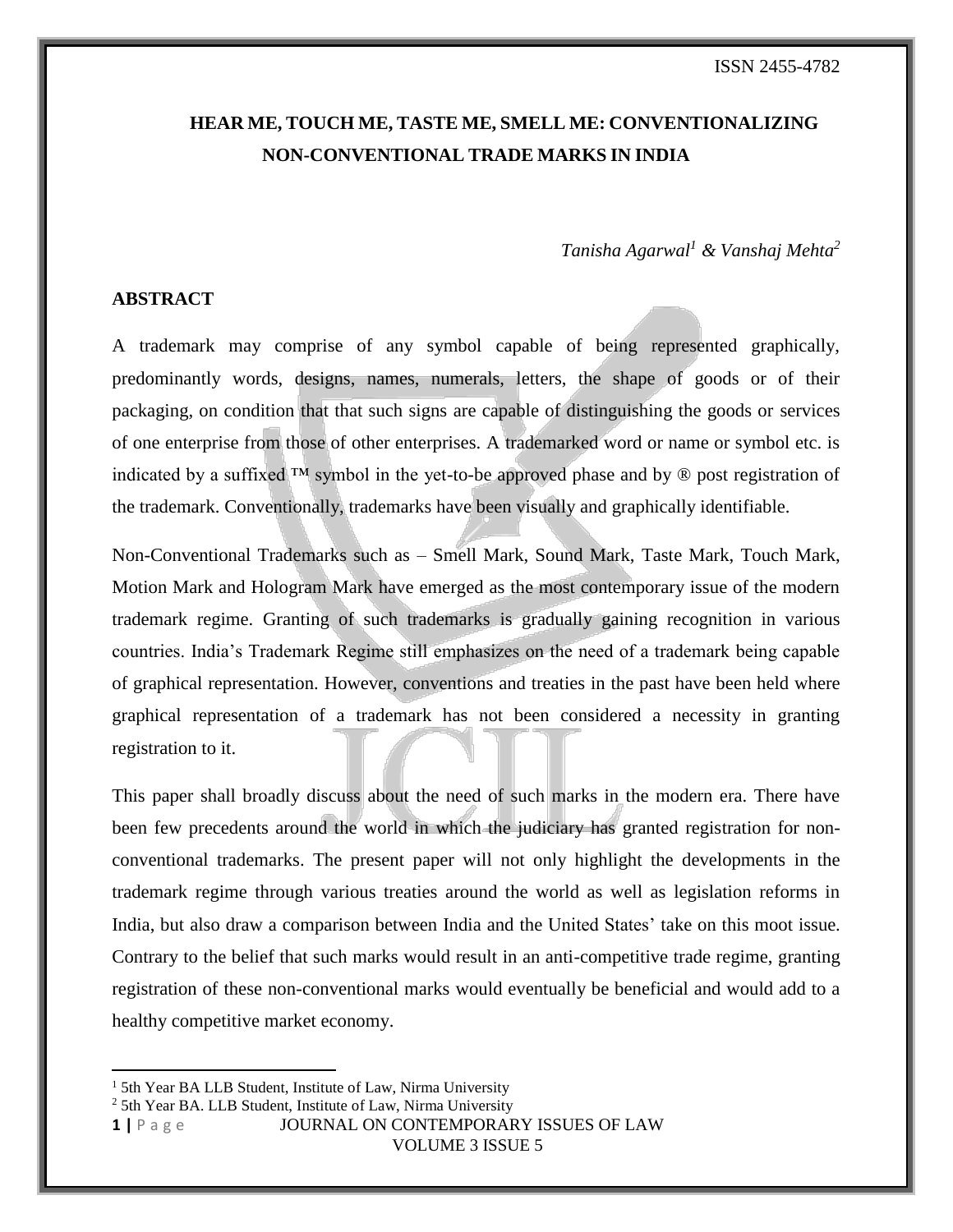### **INTRODUCTION**

Section 2, Article 15, Clause 1 of the Agreement on Trade-Related Aspects of Intellectual Property Rights<sup>3</sup>(TRIPS) defines trademark as, "Any sign, or any combination of signs, capable of distinguishing the goods or services of one undertaking from those of other undertakings, shall be capable of constituting a trademark." Such signs, precisely words comprising personal names, letters, numerals, figurative elements and combinations of colours as well as any combination of such signs, shall be qualified for registration as trademarks. "Where signs are not inherently capable of distinguishing the relevant goods or services, Members may make registrability depend on distinctiveness acquired through use. Members may require, as a condition of registration, that signs be visually perceptible."<sup>4</sup> What is necessary under this article is that any sign, or any combination of signs, must be capable of distinguishing the goods or services of one undertaking from those of other undertaking.<sup>5</sup>The problem faced by non-traditional trademark applications is that none of these - Smell Mark, Taste Mark, Motion Mark, Touch Mark, Hologram Mark, etc. - can be visually perceived. Trademarks Act, 1999 defines a ''Trademark'' as "a mark capable of being represented graphically and which is capable of distinguishing the goods or services of one person from those of others and may include shape of goods, their packaging and combination of colours."<sup>6</sup>Non-traditional trademarks are relatively new on the Intellectual Property regime. Any mark that does not come under the traditional categories of trademarks such as letters, words, logos, numerals, pictures, and symbols may be termed as nontraditional trademark. Non-conventional trademarks therefore consist of marks originating from shapes, sounds, smells, tastes and textures.<sup>7</sup>

l

<sup>3</sup> Agreement on Trade Related Intellectual Property Rights, 01/01/1995 [hereinafter *TRIPS Agreement*].

<sup>4</sup> *Ibid*.

<sup>&</sup>lt;sup>5</sup> M.B. Rao &Manjula Guru, *Understanding TRIPS: Managing Knowledge In Developing Countries*, 106 (1<sup>st</sup> ed., 2003).

<sup>6</sup> S. 2(zb), Trade Marks Act, 1999.

**<sup>2</sup> |** P a g e JOURNAL ON CONTEMPORARY ISSUES OF LAW 7  *Non-Conventional Trademarks,* IPPRO, available at http://www.ipproinc.com/admin/files/upload/8ce71cd2d0e3086fd66415325f958236.pdf, last seen on 10/11/2016.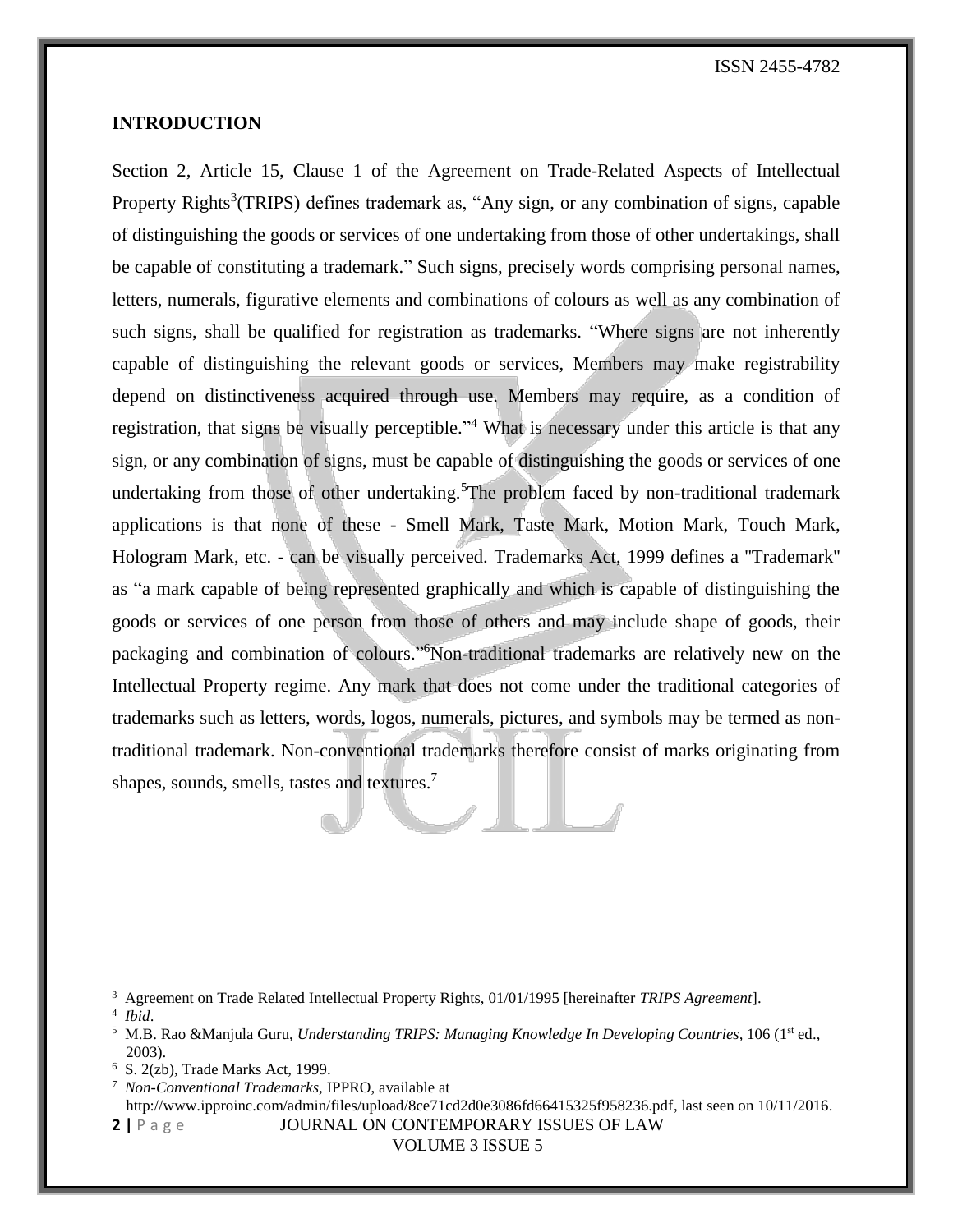### **SMELL MARK**

Smell is said to be one of the most powerful types of human reminiscence, and businesses show increasing interest in pairing pleasing scents with their goods. To obtain registration of a smell mark applicants must be able to graphically represent the product's scent and must show that it is distinctive from the product itself. But how does one represent a smell in an illustrative way? Writing down the chemical formula for a smell is challenging as it is deemed to signify the substance rather than the smell of that substance. However, some smell mark descriptions have met the distinctiveness test and been successfully registered, such as a Dutch company's tennis balls with the scent of newly mown grass,<sup>8</sup> and United Kingdom registrations for tires with "a floral fragrance/smell reminiscent of roses"<sup>9</sup> and darts with "the strong smell of bitter beer."<sup>10</sup>

### **TASTE MARK**

Some jurisdictions have accepted taste marks for registration.<sup>11</sup> In one particular instance, the graphic representation requirement was contented by using a written explanation of the taste and an indication that it concerns a taste mark. In assessing the registrability of this type of sign, principles similar to those concerning odors may apply and it could be argued that taste marks may only be applied to goods and not to service.<sup>12</sup>One of the obstacles to registering these marks is how to describe a scent or taste. Another difficulty is whether the scent or taste is "functional."<sup>13</sup>

 $\overline{\phantom{a}}$ 

<sup>8</sup>  *Making a Mark*, WIPO, available at http://www.wipo.int/edocs/mdocs/sme/en/wipo\_smes\_waw\_10/wipo\_smes\_waw\_10\_ref\_theme\_03\_01.pdf last seen on 10/11/2016.

<sup>9</sup>  *The Registration of Smell Trademarks in Europe: Another EU Harmonisation Challenge*, Inter-Lawyer, available at http://www.inter-lawyer.com/lex-e-scripta/articles/trademarks-registration-smell-EU.htm, last seen on 10/11/2016.

<sup>10</sup> *Smell, Sound and Taste- Getting a Sense of Non-Traditional Marks*, WIPO, available at http://www.wipo.int/wipo\_magazine/en/2009/01/article\_0003.html, last seen on 10/11/2016.

<sup>&</sup>lt;sup>11</sup> For example, in the Benelux Office the following mark has been registered (DE SMAAK VON DROP BX No.

<sup>625971). &</sup>quot;The trademark consists of the taste of liquorice applied to goods in class 16 (taste mark)". 12 *Ibid*.

<sup>&</sup>lt;sup>13</sup> Thomas A. Gallagher, *Nontraditional Trademarks: Taste/Flavor*, 105(3), The Trademark Reporter, 805, 806 (2015) available at http://www.inta.org/TMR/Documents/Volume%20105/vol105\_No3\_a4.pdf, last seen on 10/11/2016.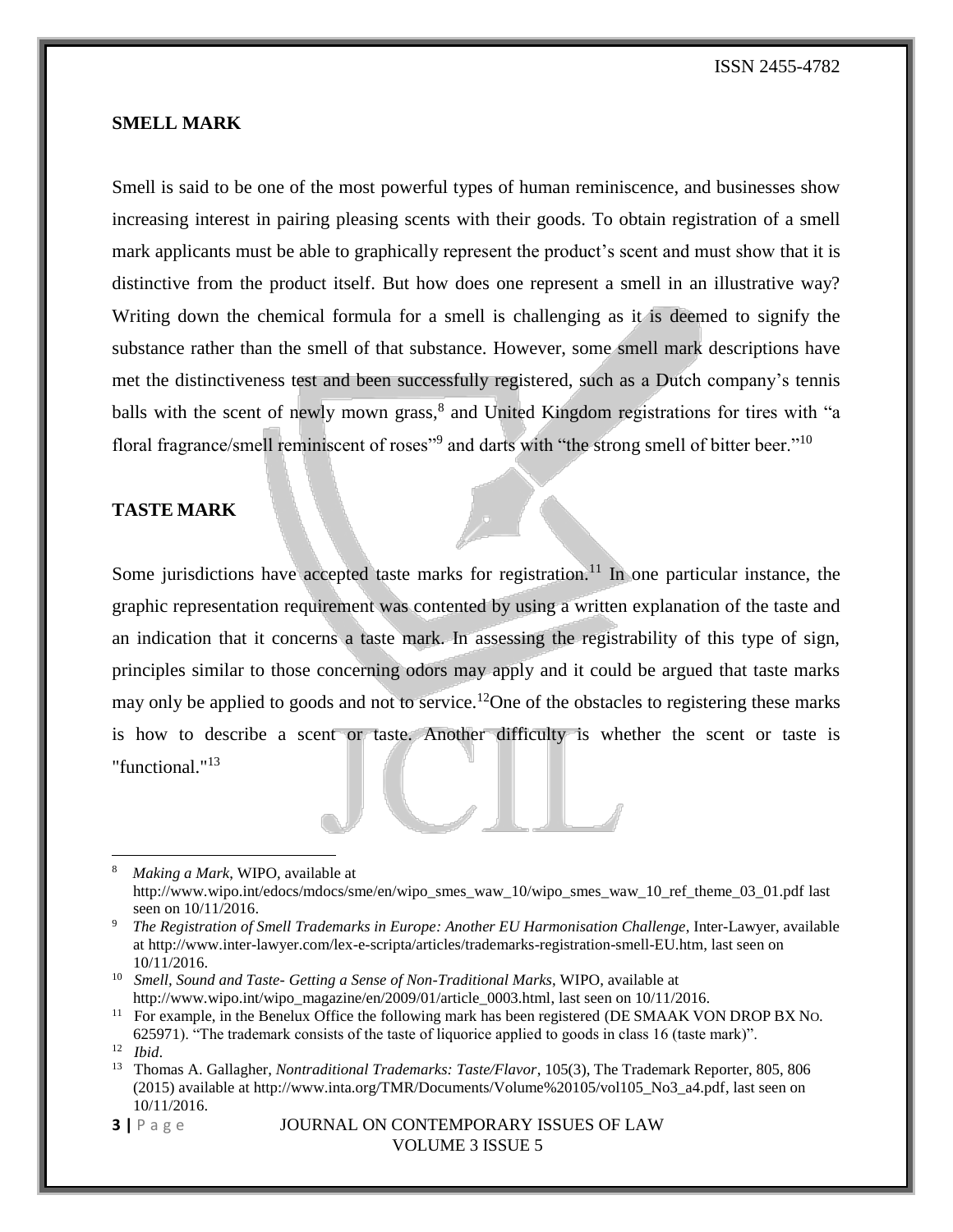### **MOTION MARK**

Moving cinematography, logos, motion pictures, video clips, film clips, documentary clips are also registered as motion marks in few countries. Numbers of motion of marks have been protected under the Federal Trademarks Act (Lanham Act).<sup>14</sup> For instance the trademarks of Motion Pictures, 20th Century Fox Movies, Columbia Pictures are widely known motion marks registered in USA. Possibly, in the field of media the occurrence of motion marks is extremely felt and recognized. For instance in case of 20th Century Fox Movies the phrase ''20th Century Fox'' movies appears in two lines in golden color words. The visuals show the phrase while camera moves from right to left bringing the phrase exactly in the middle of the television or theaters screens. In India also the momentum is gaining importance with big movie and media companies looking for motion marks to represent their products and services.<sup>15</sup>

### **TOUCH MARK**

Touch is one among the various sense marks and has its presence and appeal in the business realm, yet it appears as a trademark. These marks are also known as touch marks or texture marks which mainly give the sense to the user with reference to its subsistence and the goods or services it is on behalf of. The touch mark should be distinctive to the users; i.e. it must not be just an eye-catching or ornamental element. It must be further than decoration and packaging of the goods or services that it is demonstrating and must possess the characteristic of a standard trademark. However, touch marks which ignite the touch sense of human beings are not being claimed as frequently as compared to other non-traditional trademark and therefore touch marks remain as less celebrated or less claimed marks in the lot of non-traditional trademarks.<sup>16</sup>

 $\overline{\phantom{a}}$ 

<sup>&</sup>lt;sup>14</sup> The Lanham (Trademark) Act (Act of July 5, 1946) (United States).

<sup>15</sup>  *Millennium and Generation Next Trademarks: Trends in Branding and Merchandising,* E-Science Centralavailable athttp://www.esciencecentral.org/journals/millennium-and-generation-next-trademarks-trendsin-branding-and-merchandising-ipr.1000117.php?aid=26447, last seen on 10/11/2016. <sup>16</sup> *Ibid*.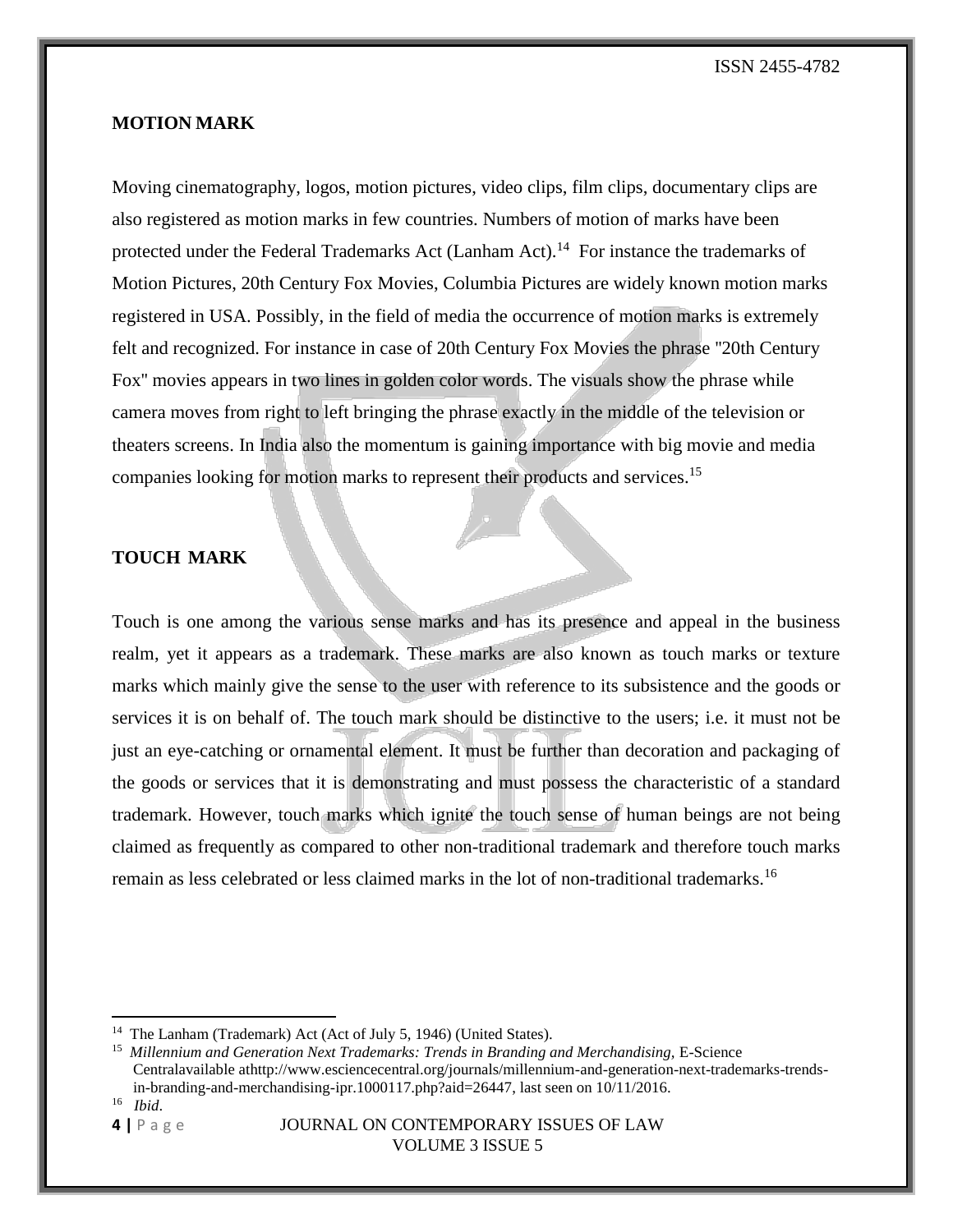### **HOLOGRAM MARK**

A Hologram Trademark is a non-conventional trademark where a hologram is used to achieve the trademark function of peculiarly identifying the marketable origin of goods and services. The purpose of such holograms is to prevent false replication. Holograms by their very nature possess multiple images or colors that are visible only when viewed from different angles. Hence, holograms are difficult to capture in paper form, since the paper print will be unable to show the movement of images.<sup>17</sup>

It is, however, interesting to note that the Indian Trade Marks Act does not specifically mention or define unconventional marks such as smell, color, taste and sound marks. Furthermore, the Act does not lay down any special procedures or criterion to be followed in an application to register unconventional marks. In the absence of clear provisions, it is possible to rely on the definition of trade mark being sufficiently broad to cover such marks. However, the Trade Marks Registry's position on the filing and acceptance of such unconventional applications has not been made clear. There is no guideline on how the application needs to be submitted, or on the examination procedure, that has been laid out by the Registry.<sup>18</sup>

#### **THE CHANGING DEFINITION OF TRADEMARK: VARIOUS TREATIES**

Accounts of history related to trade mark law trace its origin to the Roman Empire, more particularly the Blacksmiths who were engaged in making swords.<sup>19</sup> Other accounts of British history trace it back to medieval guilds<sup>20</sup> or the sixteenth century decision of *JG v Samford*<sup>21</sup> where it was held that an action would lie against use of a low quality cloth with a mark which

 $\overline{\phantom{a}}$ 

<sup>17</sup> Supra 4, at 1.

<sup>18</sup> Ranjan Narula & Rachna Bakhru*, A guide to pitch perfect sound marks*, 184 Managing Intellectual Property 31, 33 (2008) available at http://heinonline.org/HOL/LandingPage?handle=hein.journals/manintpr184&div=13&id=&page=, last seen on

<sup>10/11/2016.</sup>

<sup>&</sup>lt;sup>19</sup> Brand Names Before the Industrial Revolution, National Bureau of Economic Research available at http://www.nber.org/papers/w13930, last seen on 10/11/2016.

<sup>&</sup>lt;sup>20</sup> The Historical Foundations of the Law Relating to Trademarks, I3PM available at http://i3pm.org/Joomla/index.php?option=com\_docman&task=doc\_view&gid=70&Itemid=60, last seen on 10/11/2015.

<sup>&</sup>lt;sup>21</sup> [Graeme](https://books.google.co.in/books?id=-YTMt0PO-nIC&pg=PA7&lpg=PA7&dq=jg+v+samford&source=bl&ots=TH3I61XguX&sig=5HS_MIprhY1zk49v0iStmJynK5o&hl=en&sa=X&ved=0ahUKEwiWnNvt8NrKAhVGWRQKHQxoDNoQ6AEIIjAB#v=onepage&q=jg%20v%20samford&f=false) B. Dinwoodie & Mark D. Janis, *Trademark Law And Theory*, 7 (1<sup>st</sup> ed., 2008).

**<sup>5</sup> |** P a g e JOURNAL ON CONTEMPORARY ISSUES OF LAW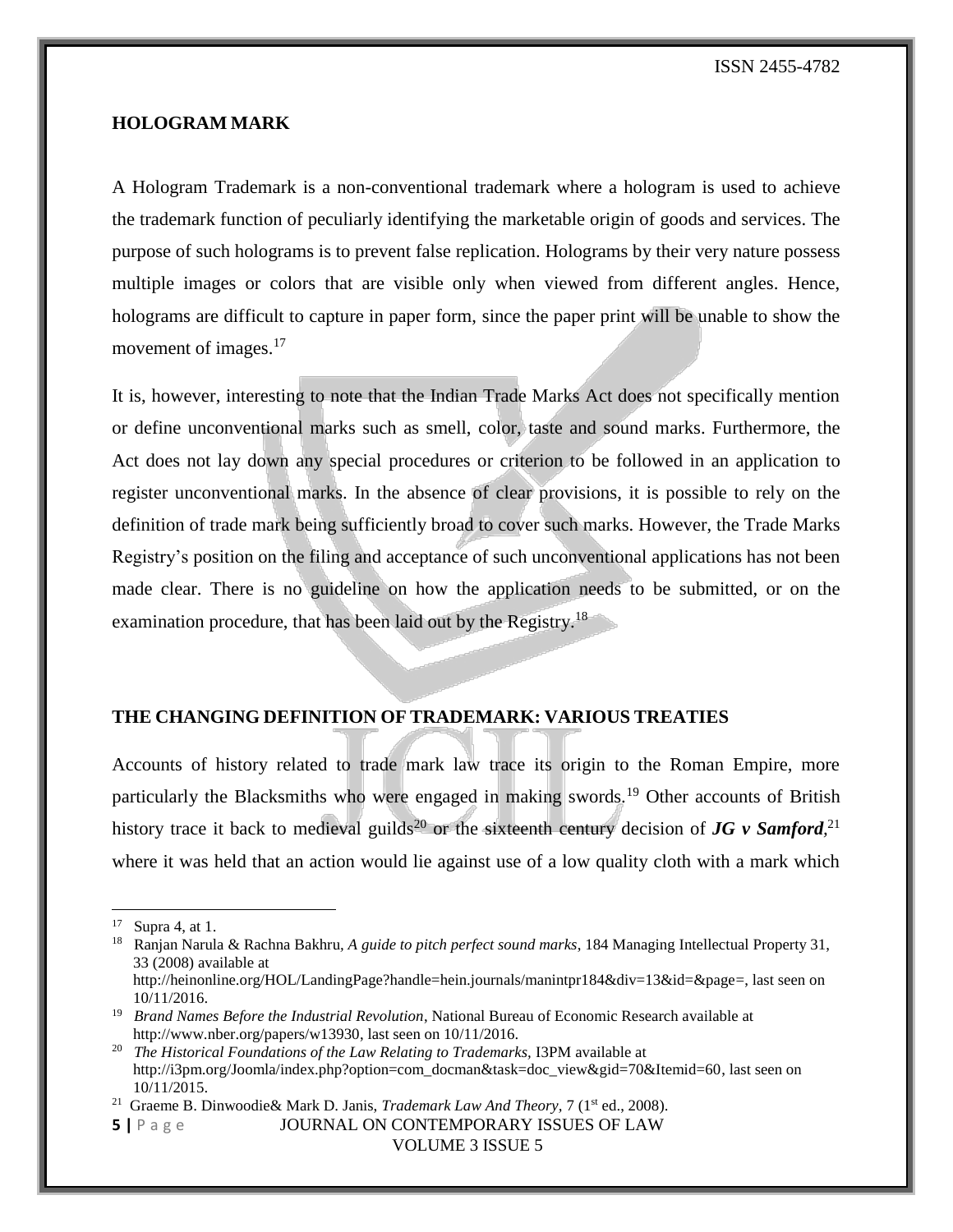was used by a manufacturer who had gained great reputation for his cloth.<sup>22</sup> The first law on trademark was enacted by the Parliament of England under King Henry III's rule in 1266, which mandated all bakers to use a distinguishing mark for their bread.<sup>23</sup> France passed the first comprehensive trademark legislation in 1857 with the "Manufacture and Goods Mark Act".<sup>24</sup> In 1862, a law on trademark was passed in Britain which made it a criminal offence to imitate another's trademark with intent to defraud or enable another to defraud.<sup>25</sup>

There are several international treaties that have affected the development of trademark law around the world. In addition to these, there are regional as well as bilateral treaties between countries. The main purpose of adopting such treaties is protection of rights, harmonization of laws and multilateral filing.<sup>26</sup>

# **Foundation of an International Trademark System: Paris Convention**

The Paris Convention<sup>27</sup> which was signed on  $20<sup>th</sup>$  March, 1883 is the oldest major international treaty concerned with the protection of Intellectual Property. Paris Convention neither defines the rights it means to protect nor does it propose any minimum standard of protection for these rights.<sup>28</sup> The signatory countries have the freedom to set out their own legal framework for the scope and quality of right given under the convention. It provides two important rights, namely the Right of Priority and the Principle of National Treatment.<sup>29</sup> Each contracting State must refuse registration and prohibit the use of marks that constitute a reproduction, imitation or translation, liable to create confusion, of a mark used for identical and similar goods and considered by the competent authority of that State to be well known in that State and to already belong to a person entitled to the benefits of the Convention. It also provided for granting of

 $\overline{\phantom{a}}$ 

<sup>&</sup>lt;sup>22</sup> Southern v. How, Popham's Reports 143 (1618), 79 Eng. Rep. 1243 (K.B. 1907).

<sup>&</sup>lt;sup>23</sup> Ken Albala, *The Sage Encyclopedia Of Food Issues*, (1<sup>st</sup> ed., 2014).

<sup>24</sup> *Well-Known Marks & China's System Of Well-Known Mark Protection*, INTA, available at http://www.inta.org/TMR/Documents/Volume%2095/vol95\_no3\_a5.pdf, last seen on 10/11/2016.

<sup>&</sup>lt;sup>25</sup> The Merchandise Marks Act, 1862.

<sup>26</sup> Marshall A. Leaffer, *The New World Of International Trademark Law*, 2(1) Marquette Intellectual Property Law Review 1, 8 (1988), available at http://www.law.harvard.edu/faculty/tfisher/Leaffer.html, last visited on 10/11/2016.

<sup>27</sup> The Paris Convention, 20/03/1883.

<sup>28</sup> *Commentary on the Paris Convention for the Protection of Industrial Property,* LEX-IP, available at http://www.lex-ip.com/Paris.pdf last visited on 10/11/2016.

 $29$  Supra 25, at 5.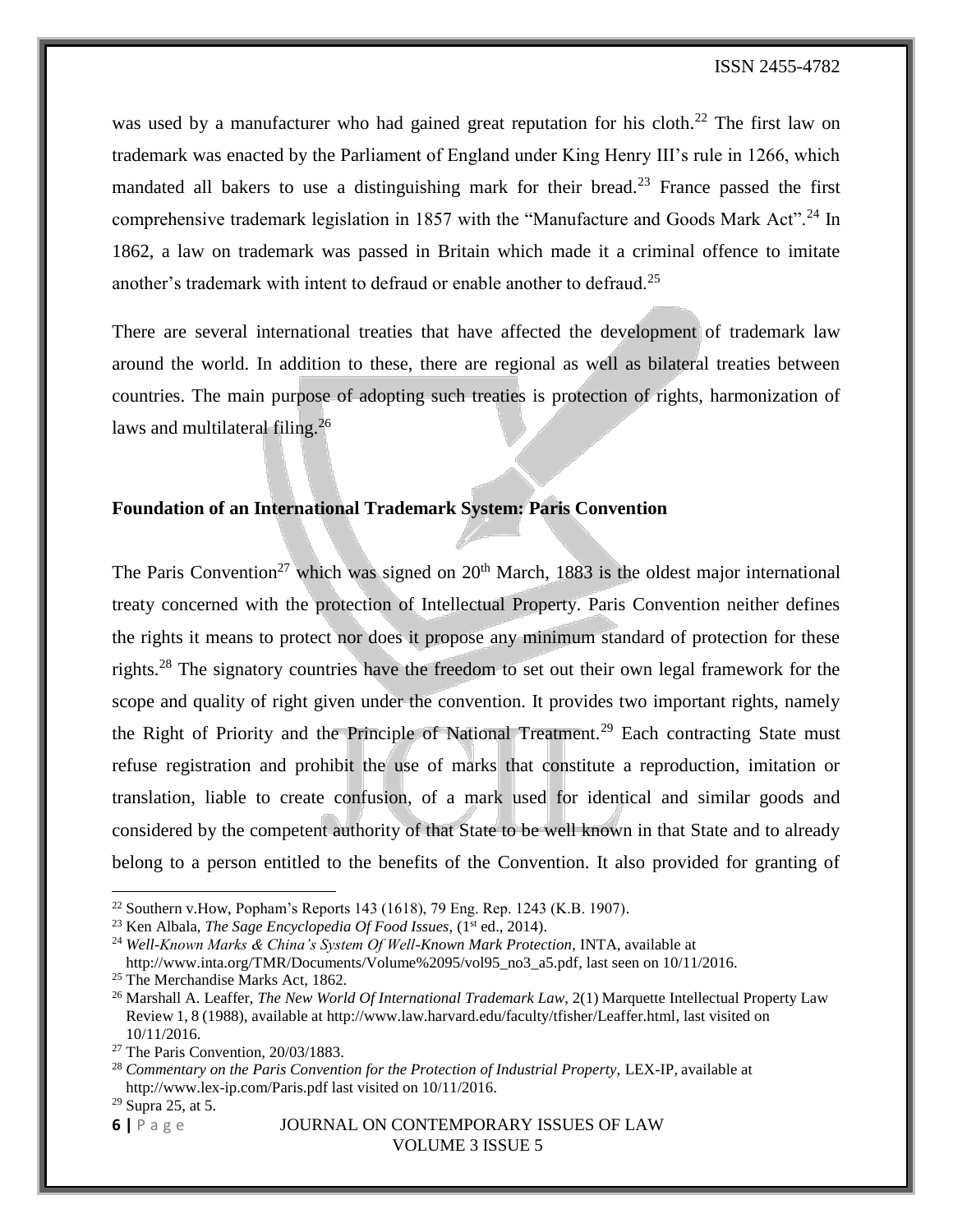protection to Collective Marks<sup>30</sup> and Service Marks<sup>31</sup>. Thus, it can be seen that the convention did not emphasize on the essential features or qualities that should be present in a trademark, like graphical representation which came in later agreements. It left it upon the signatory countries to shape their domestic laws according to the general guidelines provided for in the convention, mainly Right of Priority, National Treatment, Well-known marks, and few common prohibitions on registrability.

### **Extending the Paris Convention: Madrid System for the International Registration**

Madrid system comprising of Madrid agreement and Madrid protocol, have emerged as the absolute and most extensively accepted contemporary international agreement system concerning the international registration of trademarks. The protocol relating to the Madrid Agreement targets to make the Madrid system more flexible and attuned with the domestic legislation of certain countries or intergovernmental organizations that had not been able to agree to the agreement. Thus, this system makes it feasible to protect a mark in numerous countries by obtaining an international registration that has effect in each of the designated contracting parties. It is administered by the International Bureau of WIPO.

### **Simplification of The System: The Trademark Law Treaty**

Work on TLT began under the aegis of WIPO in 1987. The TLT accomplishes procedural harmonization by setting forth a list of maximum requirements that members may impose for various actions. Furthermore, the TLT forbids the imposition of additional and often oppressive formalities of the various national offices that made the system cumbersome. Formerly, the registration of a trademark operated to lead the applicant through a maze of bureaucracy, making the process costly, tough, and time consuming, and the TLT has addressed those problems.

 $\overline{\phantom{a}}$ <sup>30</sup> *Ibid*.

<sup>31</sup> *Ibid*.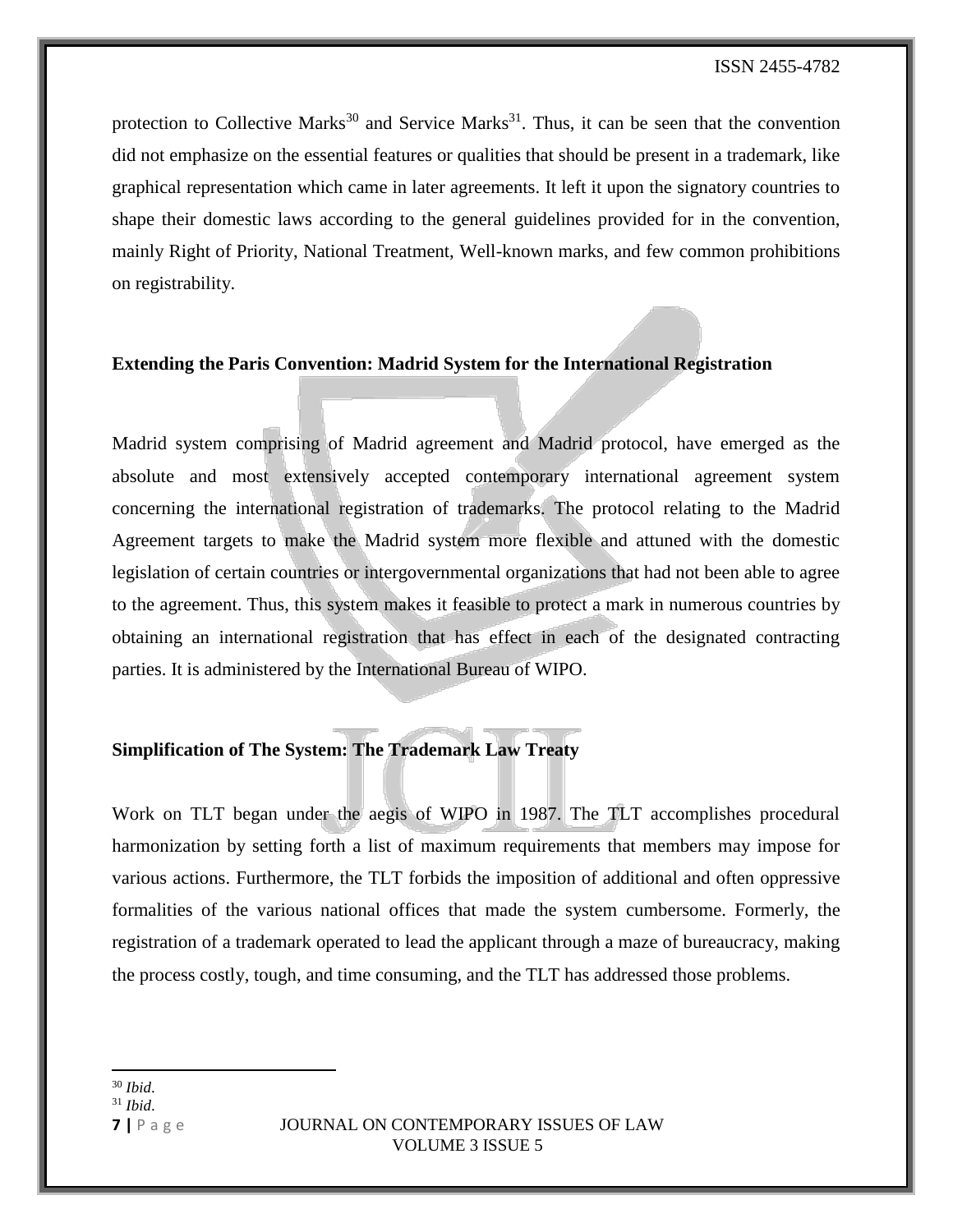### **Classification of Goods and Services: Nice Agreement**

The Agreement instituted a classification of goods and services for the purposes of registering trademarks and service marks (the Nice Classification). The trademark offices of the contracting States must specify, in the official documents and publications in relation to each registration, the numbers of the classes of the Classification to which the goods or services for which the mark is registered belong.<sup>32</sup>The classification comprises of a list of classes, 34 classes for goods and eleven for services and an alphabetical list of goods and services. The Nice Agreement made a Union, which has an Assembly. Each member of the Union which has followed the Stockholm Act or the Geneva Act of the Nice Agreement is a member of the Assembly. One of the foremost functions of the Assembly is the adoption of the biennial program and budget of the Union.

### **Balancing the System: TRIPS Agreement**

A necessity to improve suitable framework for protection of intellectual property was felt which in turn would expand international trade order as well. In this environment, the discussions concerning Trade-Related Aspects of Intellectual Property Rights (TRIPS) emerged as one of the vital novel areas for debate at the Uruguay Round of GATT, inaugurated in 1986. Along with other agreements to arise out of the Uruguay Round, the Agreement on Trade-Related Aspects of Intellectual Property Rights (the TRIPS Agreement) was finally decided upon at the ministerial meeting in Marrakesh, Morocco in April 1994, and came into force as part of the WTO Agreement on January 1, 1995. TRIPS is one of the most essential and all-inclusive international instrument relating to protection of Intellectual Property Rights. TRIPS shines among all other international treaties on Intellectual Property Rights for the reason that it incorporates all methods of Intellectual Property without separating copyright and industrial property. Further it lays down detailed provisions on enforcement of Intellectual Property Rights.

Articles 15 to 21 of TRIPS lay down the rules for protection of trademark. It is mandatory for a member state to enforce the principles regarding conditions and content of protection of trademark as laid down in articles Art. 15. It provides for a modest definition of trademark

l

 $32$  Agreement on International Classification of Goods and Services, 1957 (NICE Agreement).

**<sup>8</sup> |** P a g e JOURNAL ON CONTEMPORARY ISSUES OF LAW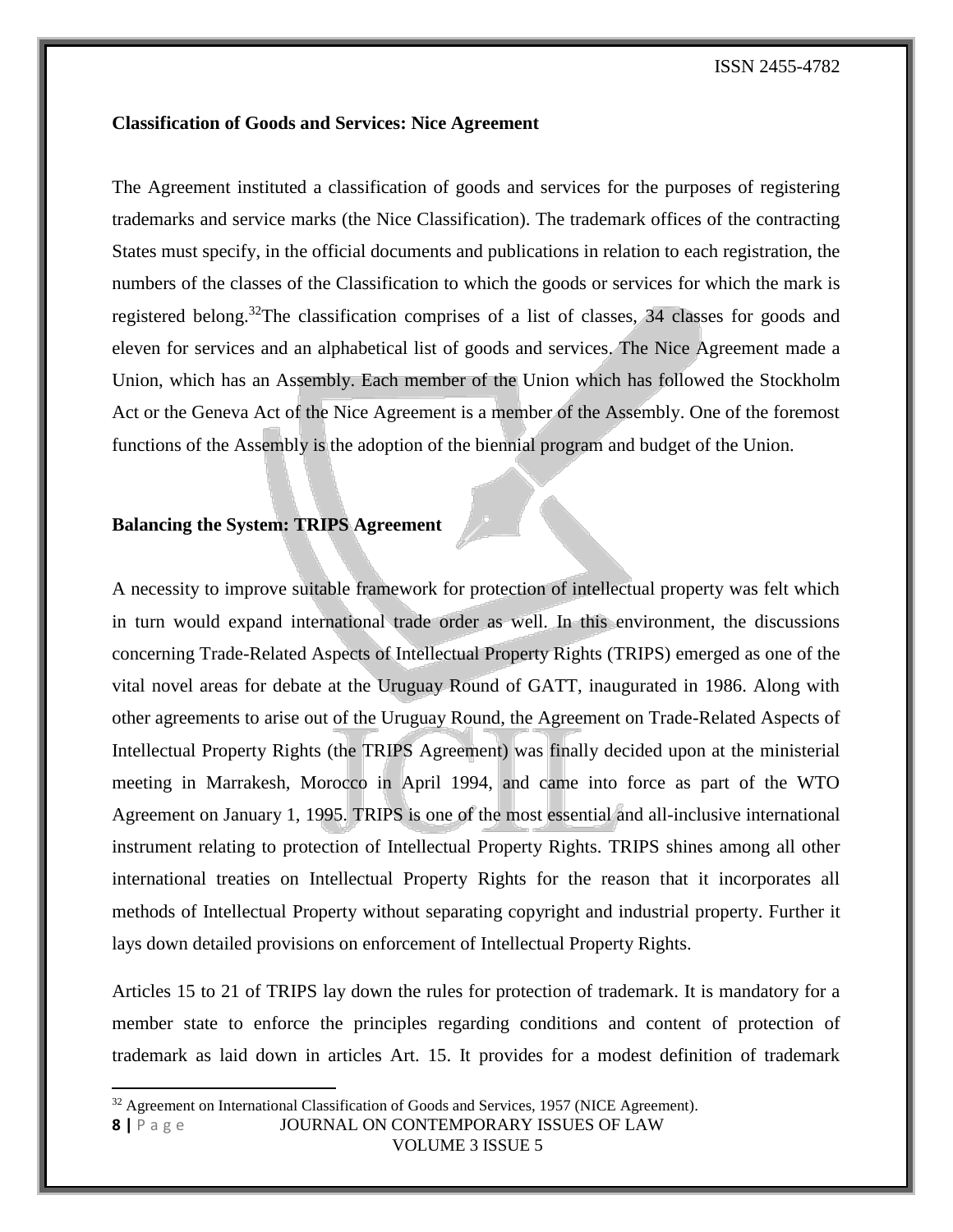stating that "Any sign or any combination of signs, capable of distinguishing the goods or services of one undertaking from those of other undertaking, shall be capable of constituting a trademark."<sup>33</sup> This definition very evidently conveys that the agreements on TRIPS provides for both trademarks committed to goods as well as service marks signifying services on the equal footing. It is very specifically provided under the  $TRIPS<sup>34</sup>$  that the signs that are not inherently capable of distinguishing the relevant goods or services may be evaluated on the condition of its distinctiveness acquired through use.

Influenced by TRIPS and European synchronization, countries have extended their arena of trademark subject matter, giving protection to previously unrecognized categories of marks. These new kinds of marks include the shapes of goods, product containers, product trade dress, and other unusual indicators of origin.<sup>35</sup> Moreover, recent legislation<sup>36</sup> and case law in a number of countries specifically recognize famous marks.<sup>37</sup> Along with treaty observance and harmonization, a number of countries have removed the technical requirements regarding the transfer and licensing of marks. Therefore, TRIPS does not mandate graphical representation as a necessity to register a trademark and even if the signs are not capable of distinguishing, it says that they should be registered on the basis of acquired distinctiveness. These rules, truly, have been laid down keeping in mind the needs and advancements of today's technologically progressing era.

### **LEGISLATIVE DEVELOPMENTS IN THE INDIAN TRADEMARK LAW**

There was no Trade Marks Act in India until 1940, when the present Act was passed, to provide for the registration and more effective protection of trademarks in India. Soon after the passing of the United Kingdom Trade Marks Act in 1875, there was a request from the Millowners' Association of Bombay and the Bombay Chamber of Commerce to the Government of Bombay in 1877 to introduce in the local Legislative Council a Trade Marks Bill along the lines of the

l

**9 |** P a g e JOURNAL ON CONTEMPORARY ISSUES OF LAW

<sup>&</sup>lt;sup>33</sup> TRIPS, Article 15(1).

<sup>34</sup> *Ibid*.

<sup>35</sup> Joanna Schmidt Szalewski, *The International Protection of Trademarks after the TRIPS Agreement,* 9(189) Duke Journal of Comparative & International Law 189, 206 (1998) available at

http://scholarship.law.duke.edu/cgi/viewcontent.cgi?article=1245&context=djcil, last visited on 10/11/2016.

<sup>&</sup>lt;sup>36</sup> Frederick W. Mostert& Ludwig Baeumer, *Famous and Well-Known Marks* (1<sup>st</sup> ed., 1997).

<sup>&</sup>lt;sup>37</sup> Enterprise Rent-A-Car Co. v. Singer, [1996], 66 C.P.R.3d 453 (Can.).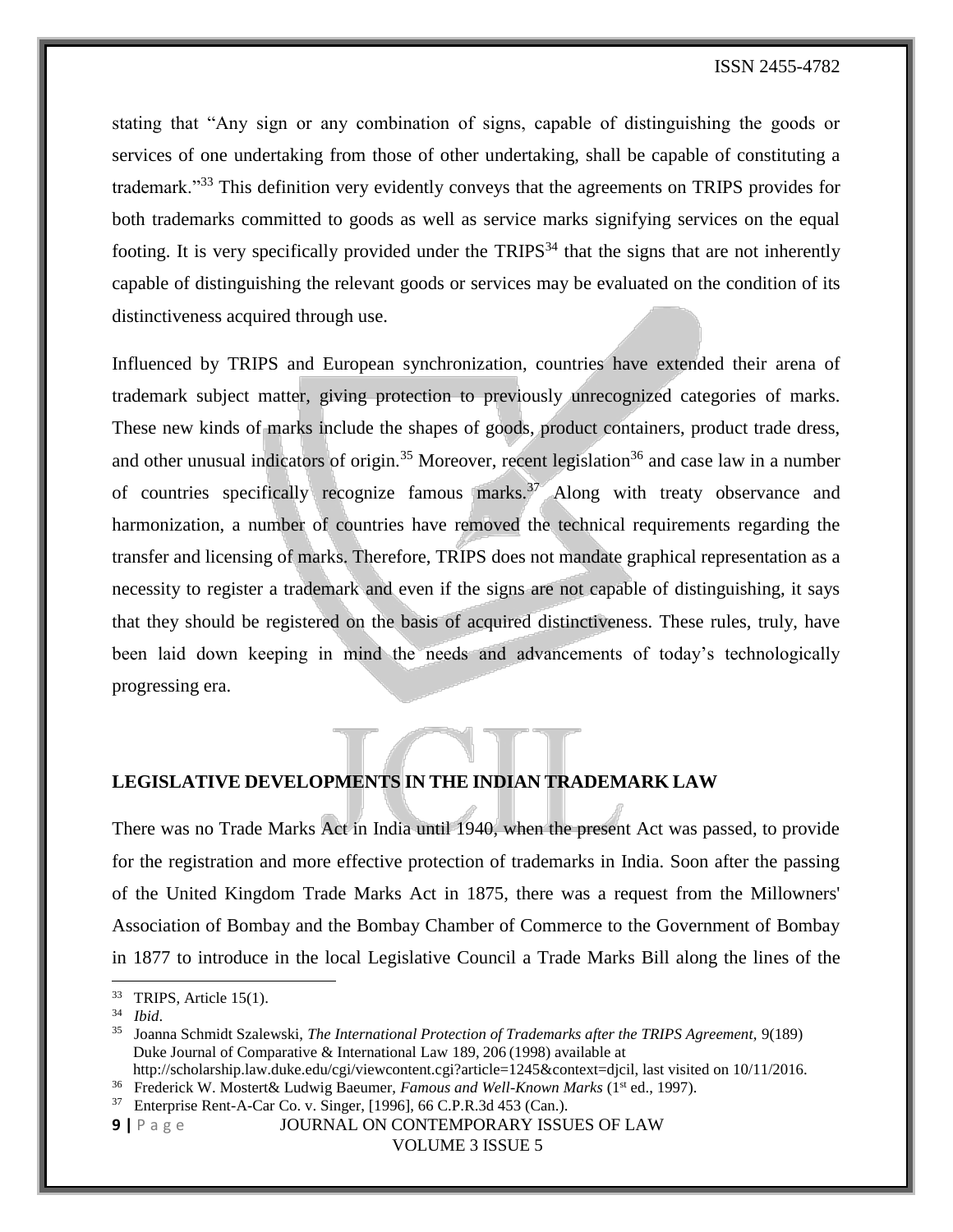United Kingdom Statute. Owing to the wisdom of having central legislation on such an imperative matter, the Government of Bombay referred the matter to the Government of India and the latter circulated in 1879 a Trade Marks Bill and another modified Bill in 1880 for public opinion, both of which received considerable opposition from the commercial communities.<sup>38</sup> According to the current act a trademark is defined under Section 2 (i) (zb) as ''a mark capable of being represented graphically and which is capable of distinguishing the goods or services of one person from those of others and may include shape of goods, their packaging and combination of colours''.<sup>39</sup> It was felt that to keep up with the pace of development of industry and trade, India has to amend the existing laws and bring into effect a modified Trade mark legislation. Also, India being a signatory to the TRIPS Agreement, it makes it obligatory for the legislators to modernize the laws in compliance with the TRIPS guiding principles. The new Act has been prepared after a comprehensive review of the existing laws and its comparison with the TRIPS Agreement.<sup>40</sup>

Let us now focus on some of the landmark changes and new additions to the current trademark law of India. The new act had to be in synchronization with the TRIPS Agreement and hence these observations have been noted:

### **Well Known Marks**

Well-known marks were not given any protection under the old Act. Undoubtedly, the cases like *Whirlpool*<sup>41</sup> gave better footage to well-known marks having trans-border reputation. In this branded world, where trademarks are a part of our lifestyle, the laws and regulations have to be straight and strict. The new Act puts forth a legislative shield for well-known marks. However, the criterion for determining a well-known mark is a question of fact and it is to be determined according to the guidelines provided under the new Act which are in terms of the TRIPS Agreement. To add to the express factor provided under the Act, the Registrar, before coming to a conclusion, can also use his discretionary authority to take into account any other facts which he considers to be relevant. Section 11 of the current Act conclusively puts down solid policies

 $\overline{\phantom{a}}$ 

<sup>38</sup> T. P. Datta, *Trademark Law in India*, HeinOnline (2006).

<sup>39</sup> The Trade Marks Act, 1999.

<sup>40</sup> Taj Kunwar Paul &JitheeshThilak*, Reincarnation of Trademark Law in India*, Journal of Patent and Trademark Office 237 (2004).

<sup>41</sup> Whirlpool Co. v. N. R. Dongre, (1995) PTC 415.

**<sup>10</sup> |** P a g e JOURNAL ON CONTEMPORARY ISSUES OF LAW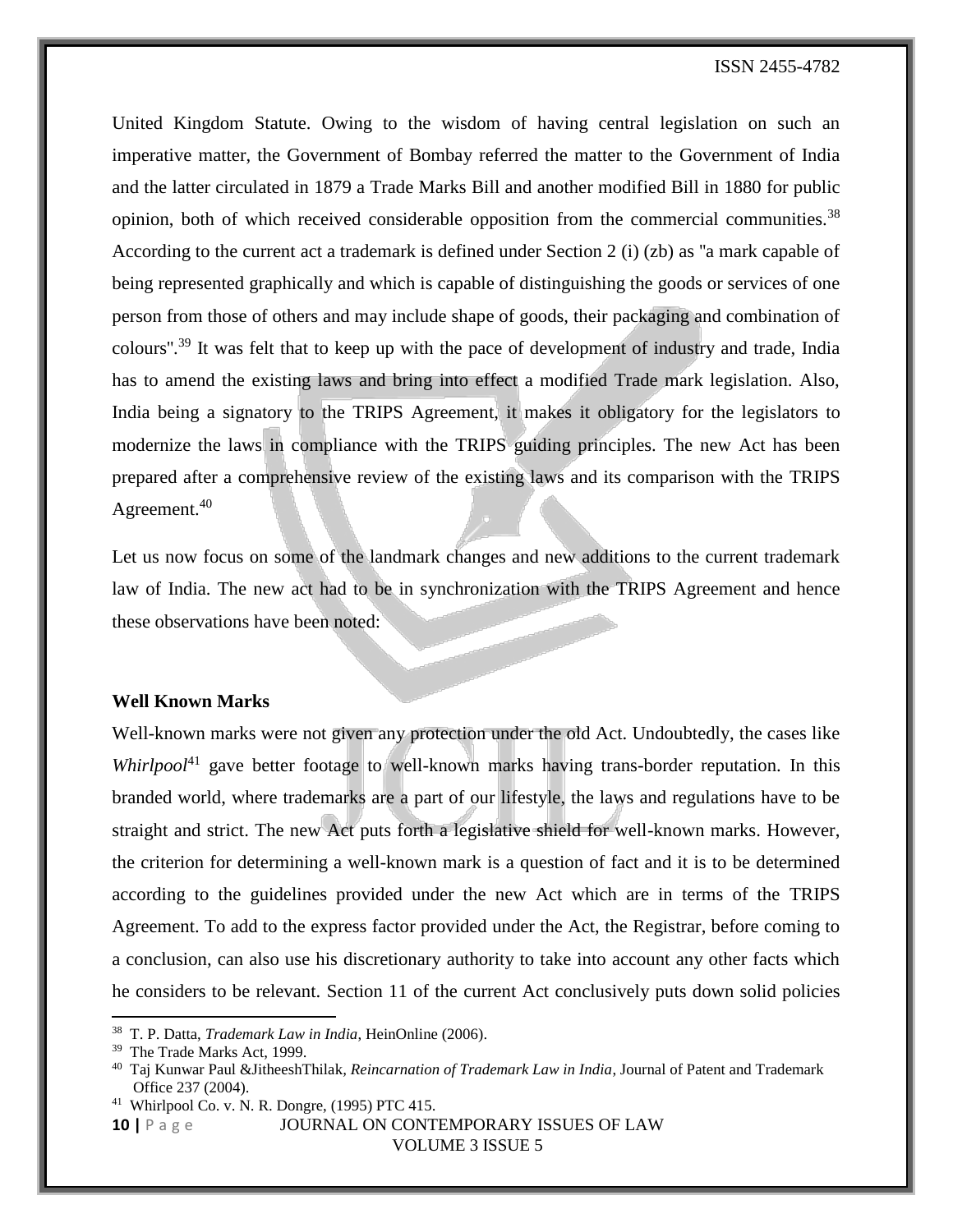concerning to the well-known marks and its safeguard. The rules under the Act also reflect the addition of cross border reputation of well-known marks.

### **Collective Marks**

Collective marks are made a part of the Trademarks Act. A trademark can now be lawfully and authentically owned by more than one person, unlike the earlier position where it could only be owned by one. The provisions relating to collective marks<sup>42</sup> had been introduced for the first time in India by the 1999 Act. The Act defines a collective mark as a mark distinguishing the goods or services of a group of people, from those of others. The proprietor of the said collective mark would be union of the members and the use of the mark should be governed by the regulations framed by the association in this regard.<sup>43</sup>

#### **Shape Mark**

Shape of goods is included in the meaning of mark<sup>44</sup> under the new Act. It is for the first time in the trademark law that legislative recognition has been given to shape of goods as a mark proficient of registration as a trademark. Under the old Act, shapes of goods were not considered to be the trademark.<sup>45</sup> It was something extra added to the goods. A part of the goods was never considered a trademark.

### **Combination of Colors**

The definition of mark under the new Act includes the combination of colors too.<sup>46</sup> A scheme of coloring applied to goods may have a distinctive character in certain circumstances. If color, is satisfactorily distinctive, can be a very effective sign of origin. A trademark may be limited wholly or in part to any amalgamation of colors. The necessity of such colors arise when the device representing a particular color or colors and the device taken by itself without colors is not distinctive but is capable of distinguishing when represented in particular color or color

 $\overline{\phantom{a}}$ 

<sup>46</sup> *Ibid*.

 $42$  Supra 37.

<sup>43</sup> Supra38.

<sup>44</sup> *Ibid*.

<sup>45</sup> Supra39.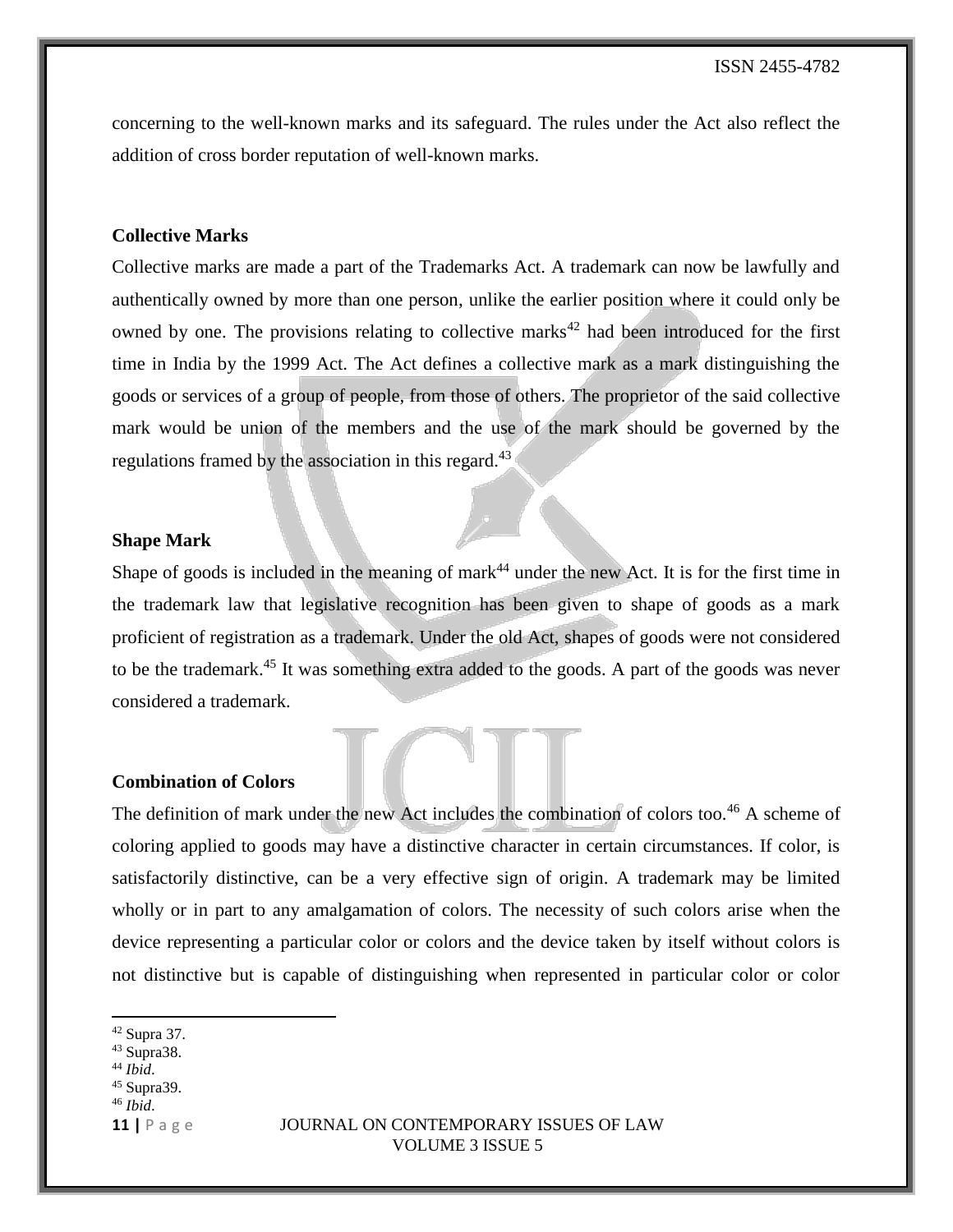combination. In such a case the Registrar<sup>47</sup> is given prudence to impose the limitation of mark to particular color or any combination of colors as a condition to registration.

### **Trade Dress**

The term trade dress in general relates to the look and feel of the product or its packaging. In other words, it is the total image and the overall appearance of the product, a form of Intellectual Property Right.<sup>48</sup> In India, Trade Dress with respect to passing off is protected under the Trade Mark Act, 1999. The plaintiff has to establish goodwill of the product in the market and association of the trade dress of the plaintiff with the source.<sup>49</sup> It is then required to find out that the intention of the defendant in copying the trade dress of plaintiff is to deceive the general public that the source of the goods of the defendants are that of the plaintiff's.<sup>50</sup>

India has transformed its IPR regime in all its IP sectors, be it Trademarks, Patents or Geographical Indications. Under the new trademarks Act, various new forms of trademarks are recognized. The Act still, does not recognize the marks like movements marks, smell marks, sound marks etc. In spite of certain limitations, India is all set to keep up with its trade relations with the urbanized world with a brand new IPR regime. Let us look at some of the landmark judgments passed by the Indian Judiciary under the Trade Mark Act, 1999.

The Indian Judiciary dealt with a case, for the first time with respect to trade dress in *William Grant & Son v. Mc. Dowell & Co. Ltd.*<sup>51</sup>. The court dealt with an action of passing off and for the first time recognized the importance of trade dress vis-a-vis a trans-border reputation. With regard to shapes, the settled stand of the law is that trade dress should be distinct and must have acquired secondary significance.<sup>52</sup> In *G. M. Pens International v. Cello Plastic Products Co.*<sup>53</sup> the Indian Courts have also addressed the issues of use of a single color and has categorically stated that a single color cannot be inherently distinctive. Recently Cadbury tried registering

 $\overline{\phantom{a}}$ 

<sup>47</sup> *Ibid*.

<sup>48</sup> Blue Bell Bio-Med v. Cin-Bad Inc., 864 F. 2d 1253 (1989, 5th Cir.) (United States).

<sup>49</sup> ShantanuSahai, *Piracy of Trade Dress and the Law of Passing Off: National and International Perspective*, 11 Journal of Intellectual Property Rights 201,206 (2006).

<sup>50</sup> Colgate Palmolive v. Anchor Health Ltd. (27) PTC, 478 (Del.).

<sup>51</sup> 1997 (17) PTC 134.

<sup>52</sup> Neha Mishra, *Registration of Non-traditional Trademarks*, 13 Journal of Intellectual Property Rights43, 50 (2008).

<sup>53</sup> 2006 (32) PTC 332.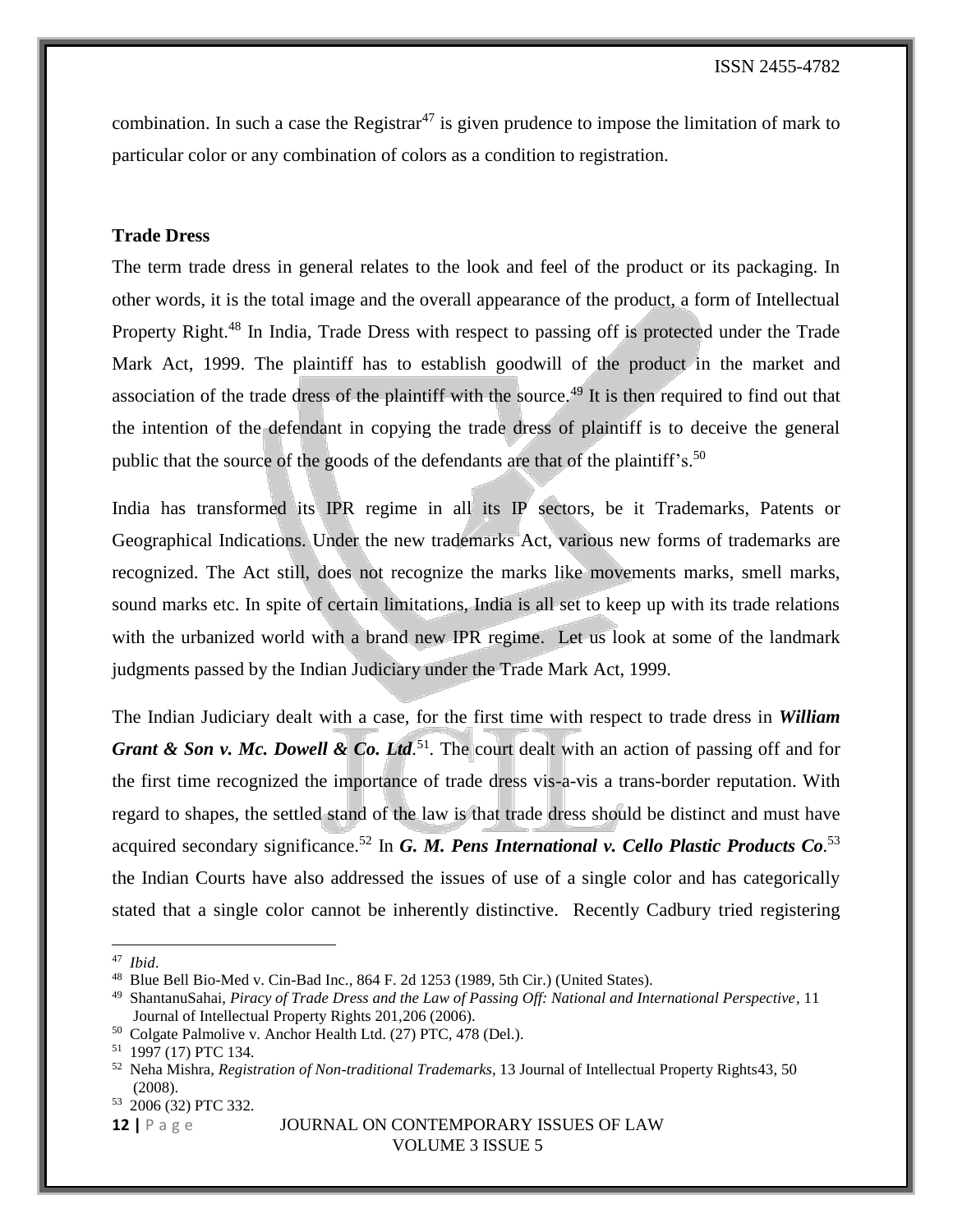purple color as their trademark but it was not accepted. Although, with regard to a combination of colors, the position in India is clarified by the statute itself, and the requirements of colors having acquired secondary significance like that of the white and red combination in the case of "Colgate" in certain manner seems alright.<sup>54</sup>In August 2008, the India Trade Marks Registry registered Yahoo! Inc.'s application of the sound mark Yahoo Yodel in respect of services falling in Classes 35, 38 and 42. This is one of the first registrations of such a nontraditional trademark in India.<sup>55</sup>

### **DEVELOPED VS. DEVELOPING: USA VS. INDIA**

The usefulness of any trademark is contingent on its capability to create an impression on the minds of the potential consumers of the associated good. When representation of the product is unique, it tends to appeal to people's sense and perception in a noteworthy way. This has given rise to numerous non-traditional trademarks around the world, getting recognition in a slow and gradual manner under different jurisdictions. Also, the arrival of internet and e-commerce has expanded the range of signs that companies would like to use as registered trademarks. For instance, motion and sound marks can grab the attention of internet users more powerfully than traditional marks, which in turn have projected their popularity in today's commercial world.<sup>56</sup>

Various national laws and international treaties refer to an open ended definition of trade mark. Article 15(1) of TRIPS<sup>57</sup> defines trademarks and leaves open to the members who are free to determine the appropriate method of implementing the definition within their own legal system and practice. India emphasizes on the need of 'graphical representation'. The Indian Trademark Act defines trademark as "mark capable of being represented graphically and which is capable of distinguishing the goods or services of one person from those of others and may include shape of goods, their packaging and combination of colours and."<sup>58</sup> Thus, unlike the U.S. trademark law;

 $\overline{\phantom{a}}$ 

<sup>58</sup> Supra4.

<sup>54</sup> Colgate Palmolive Co. Ltd. v. Mr. Patel &Anr.(2005) PTC (31) 583.

<sup>55</sup> *First Sound Mark Registered in India*, INTA, available a

http://www.inta.org/INTABulletin/Documents/INTABulletinVol63no17.pdf, last visited on 10/11/2016. <sup>56</sup> *Beyond Tradition: New Ways of Making a Mark*, WIPO-MAGAZINE, available at http://www.wipo.int/export/sites/www/sme/en/documents/wipo\_magazine/7\_2004.pdf last visited on

<sup>10/11/2016.</sup>

<sup>57</sup> Supra 31.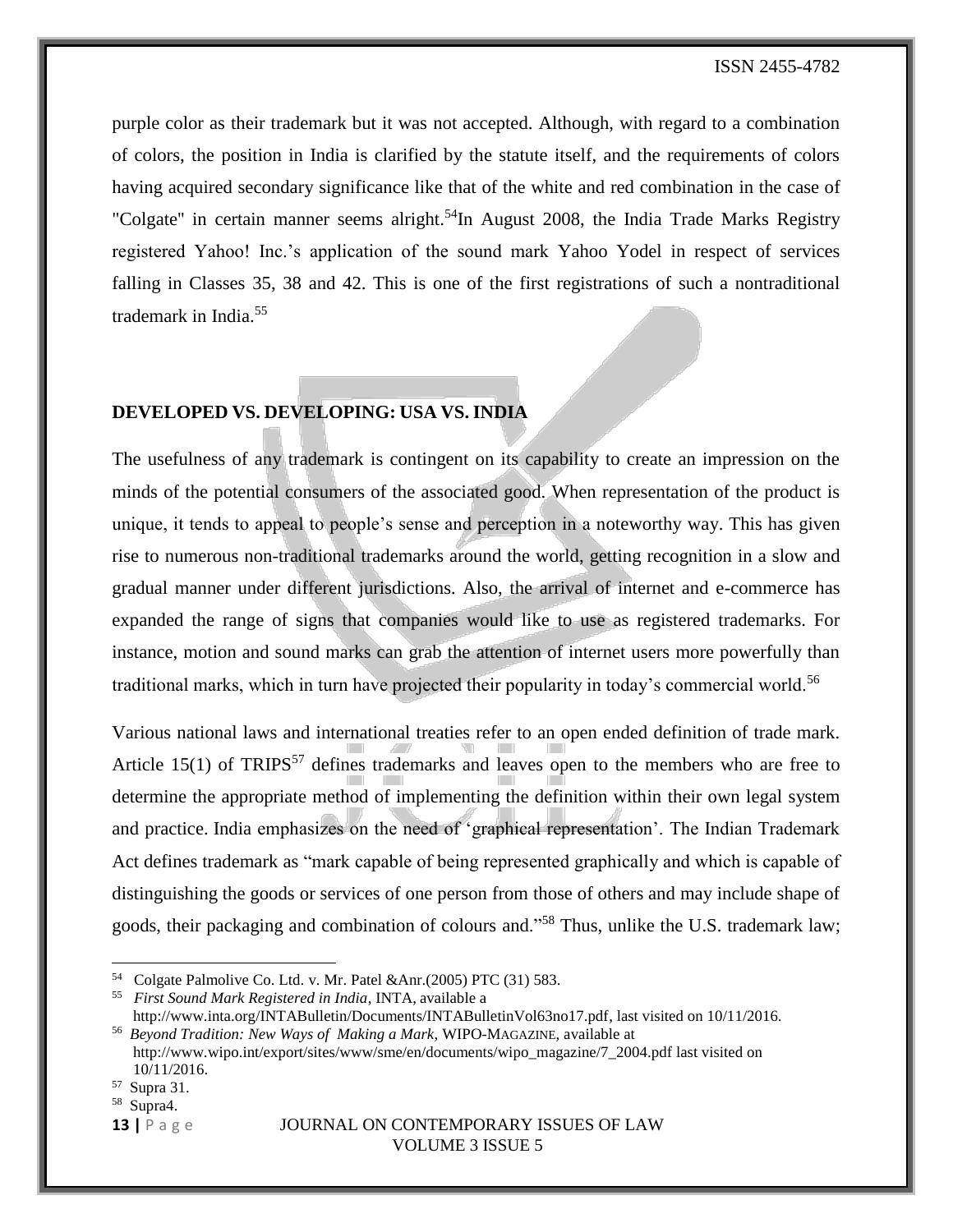there is a requirement for all the trademarks including that they shall be capable of graphical representation. The 2002 Rules define graphical representation to mean the representation of a trade mark for goods or services in paper form. Thus, it can undoubtedly be affirmed that graphical representation is a sine qua non for Trademark Registration in India. On the other hand, The Lanham Act of the United States defines trademark, essentially, as any word, name, symbol, or device,<sup>59</sup> or any combination thereof used to identify and distinguish goods or services of one undertaking from those of other undertakings.<sup>60</sup> Thus, there is no requirement of capability of graphical representation for a trademark. Now, the question is whether the requirement of graphical representation can be done away with without weakening the key function of trademark as the source identifier.<sup>61</sup> The rationale behind graphical representation, while registration of the mark is to permit competitors and others to know what has been trademarked. Regardless of this, there is no need for a mark to be graphically represented for the registration purposes in the United States.

The European Court of Justice (ECJ), first voiced the necessity of graphical representation by laying down certain criteria in *Sieckmann's case,* <sup>62</sup> concluding that the graphical representation must be "clear, precise, self-contained, easily accessible, intelligible, durable and objective". Ralf Sieckmann approached the German trade marks registry to register a scent mark for several services. He endeavoured to represent the mark by (i) indicating the name of the chemical substance, methyl cinnamate; (ii) the structural formula for that substance (C6H5-CH  $=$ CHCOOCH3); (iii) indicating laboratories where samples may be obtained; (iv) submitting an odour sample in a container; and (v) describing the scent in words as "balsamically fruity with a slight hint of cinnamon". Even then, each of these methods was difficult. For instance, the ECJ said that while the explanation of "balsamically fruity with a slight hint of cinnamon" was without any difficulty available and understandable, but it was not clear, detailed or objective (what is a 'fruity' scent and how much cinnamon does a 'hint' refer to?). On the contrary, the chemical formula was objective but unintelligible to laymen and would need reference to external, expert resources to decipher so it was not self-contained. Additionally, it referred to a substance, not the odour itself so it was an indirect representation not a direct one. Therefore, the

 $\overline{\phantom{a}}$ 

<sup>&</sup>lt;sup>59</sup> Jane C. Ginsburg, *Trademarks And Brands-An Interdisciplinary Critique*, 93 (1<sup>st</sup> ed., 2008).

<sup>60</sup> The Lanham (Trademark) Act (Act of July 5, 1946) S. 1127 (United States).

 $61$  In Oliveira v. Frito-Lay, Inc., 251 F.3d 56, 62 (2d Cir. 2001) (United States).

<sup>62</sup> Ralf Sieckmann v. Deutsches Patent and Markenamt, Case C-273/00,12 Dec 2002 (ECJ).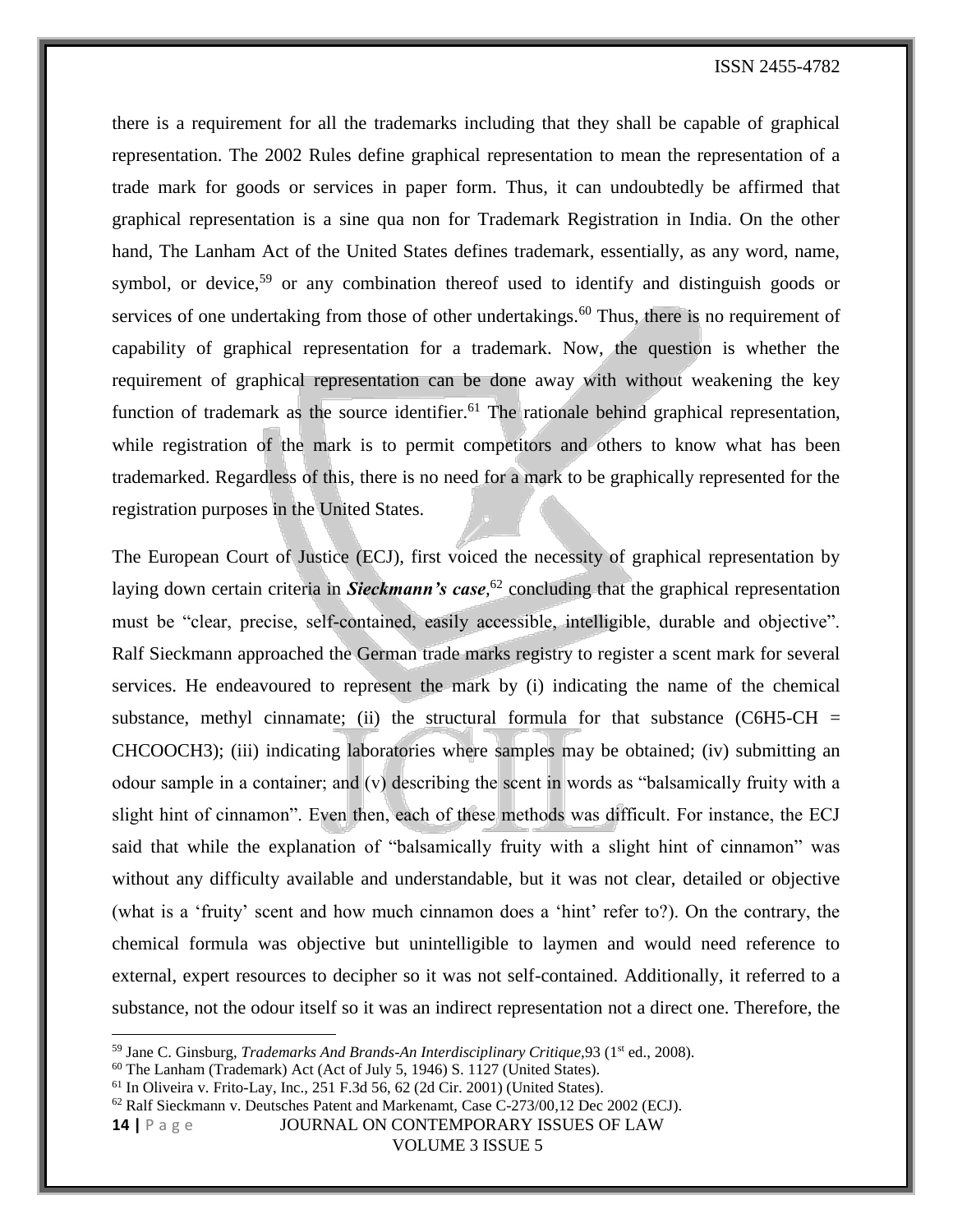court ruled that since it does not meet any of the criteria it fails to get the trade mark registration for the scent. While visual marks such as words or devices can satisfy all seven criteria, for nonvisual marks this appears difficult. Even the Indian Trademark registry follows the Sieckmann criteria in its Draft Manual and disallows scent marks on the basis of graphical representation.

In United States, the Supreme Court has taken a tolerant approach with respect to graphically representing colour marks by stressing more on the requirements of acquired distinctiveness and the colour not being functional rather than emphasising on the clear and exact way of representing colour in the Qualitex case.63 The Supreme Court held that the application for registration must contain a drawing of the mark- the one represented on the products. Black & Decker Corporation has registered the colour yellow for its saw blades.64 The explanation complementing the drawing states "the mark consists of the colour yellow applied to the parameter of the saw blade so as to form a yellow rim on the saw blade. The dotted outline of the goods is intended to show the position of the mark and is not part of the mark shown." 65 Nevertheless, there is no requirement of use of colour codes which is currently optional.

Moving on to sound marks, the ECJ still continues to keep a stringent prerequisite for graphical representation as in the Sieckmann case to represent both musical and non-musical sound marks as observed in the Shield Mark Case.66 The court held in the case that for musical sounds an adequately thorough musical notation would suffice for example, "a stave divided into bars and showing, in particular, a clef, musical notes and rests whose form indicates the relative value and, where appropriate, accidentals and all of this notation determining the pitch and duration of the sounds." For registration in India, it is clear from the Draft Manual that it encompasses the principles laid down in the Shield Mark for graphically representing a musical notation by laying down that, "Accordingly, a trade mark may consist of a sound and represented by a series of musical notes with or without words<sup>"67</sup> However, it was astonishing to note that the Manual has no reference to differentiate between musical and non-musical sounds and it seems that they are

l

**15 |** P a g e JOURNAL ON CONTEMPORARY ISSUES OF LAW athttp://ipindia.nic.in/tmr\_new/TMR\_Manual/TMR\_DraftManual\_11March2015.pdf, last visited on 10/11/2016.

<sup>63</sup> Qualitex Co. v. Jacobson Products Co. (93-1577), 514 U.S. 159 (1995, Supreme Couty of the United States). <sup>64</sup> *Ibid*.

<sup>65</sup> *Ibid*.

<sup>66</sup> Shield Mark B.V. v. Joost Kist, C-283/01 [2003] (ECJ).

<sup>67</sup> Government of India, Ministry of Commerce and Industries, *A Draft of Manual of Trade Marks: Practice & Procedure*IP INDIA (March 11, 2015), available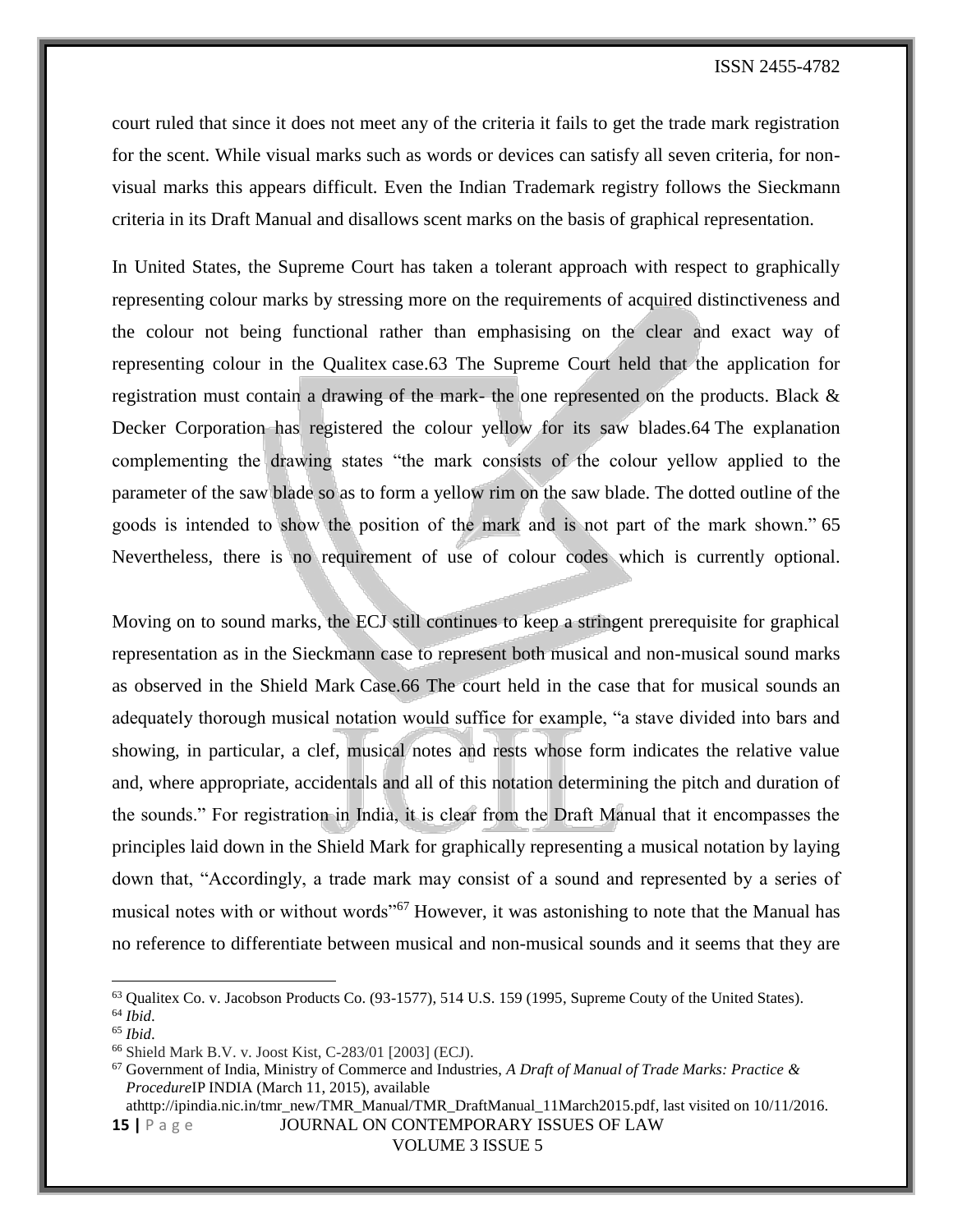both treated at the same level which practically is not possible. The first case which came before the Registry is the Yahoo case<sup>68</sup> which made an application to register "a human voice yodelling yahoo".

In the case of *In Re General Electric Broadcasting Co*<sup>69</sup> General Electric Broadcasting Company sought to register, as a sound mark, a ship's bell clock as a service mark for radio broadcasting services. The Trademark Trial and Appeal Board (TTAB) said that this sound mark could not be registered because it was not proven to identify the applicant's services. The Board held that the mark was not inherently distinctive and secondary meaning<sup>70</sup> had not been proven. The description of the sound is the only means for presenting the essence of the mark in any printed record.<sup>71</sup> This is done because real sound cannot be represented visually and, hence, the U.S. system recognizes the description of the sound in the application as the accepted scope of the mark being sought. $72$ 

The Lanham Act seems to allow the registration of scent marks because it has not specifically disqualified them. Furthermore, the United States Patent and Trademark Office has taken a positive position on their registration, identifying scent marks' ability to fulfill traditional trademark objectives and permitting scent mark registration on the principal register. The first scent to receive trademark protection was the scent described as a "high impact, fresh, floral fragrance reminiscent of Plumeria blossoms."<sup>73</sup>In this case, plumeria scent attached to sewing thread was registered as a US trademark.

Multimedia production has paved the way for more and more non-traditional trademarks: holograms, gestures and motion or moving image marks. Their registration typically requires the use of a sequence of pictures or drawings to portray how the trademark functions. Motion marks are perhaps the most common of the multimedia marks. Movie enthusiasts are familiar with the 20<sup>th</sup>Century Fox Film Corporation logo with floodlights trailing back and forth across the sky, but few know it is a registered trademark<sup>74</sup>. Few lesser known motion marks are the vertical

<sup>72</sup> *Ibid*.

l

<sup>74</sup> United States Patent and Trademark Office [hereinafter *USPTO*] Reg. No. 1.928.424.

**16 |** P a g e JOURNAL ON CONTEMPORARY ISSUES OF LAW

<sup>68</sup> *Supra* note 53, at 10.

<sup>69</sup> In re General Electric Broadcasting Co., Inc., 199 U.S.P.Q. 560 (T.T.A.B, 1978) (United States).

 $^{70}$  Zatarain's, Inc. v. Oak Grove Smokehouse, Inc., 698 F.2d 786, 791 (5th Cir.1983) (United States).

<sup>71</sup> Kawasaki Motors Corp. v. H-D Michigan, Inc., 43 U.S.P.Q.2d 1521 (T.T.A.B, 1997) (United States).

<sup>73</sup> In re Clarke, 17 U.S.P.Q. 2d 1238 (T.T.A.B 1990) (United States).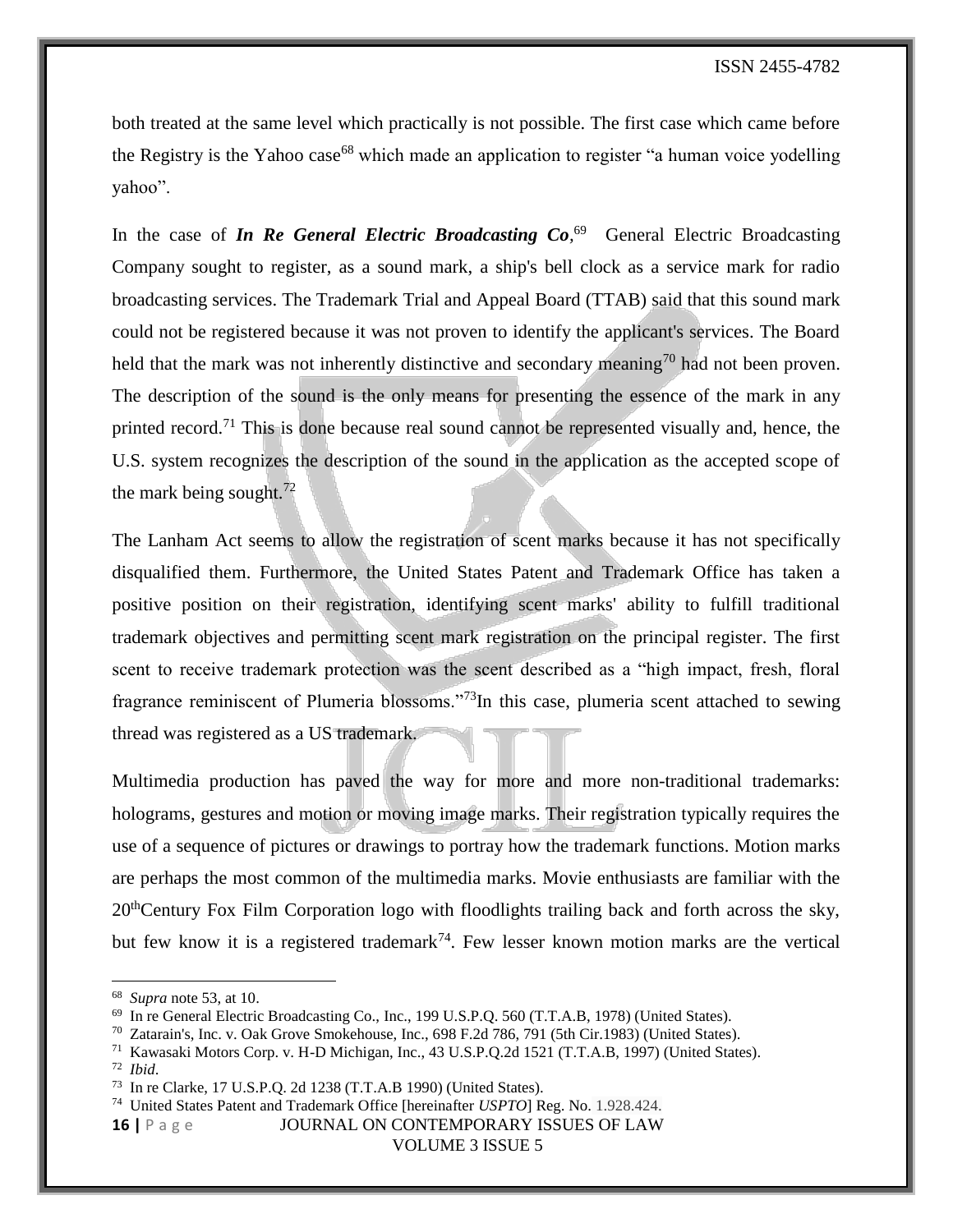opening of the Lamborghini car door,<sup>75</sup>the roar of the lion in the initial credit scenes of a movie (owned by MGM), <sup>76</sup> motion of Harley Davidson motorcycle while on idle<sup>77</sup>or the vertical spray of water from the back of a Yamaha Watercraft.<sup>78</sup>

Speaking of taste marks, none of the applications for taste trademarks have been granted in the U.S. till date as none have been able to successfully convince the authorities that a flavour deserves trademark protection. In a very thoroughly observed case by flavor lovers, N.V. Organon, a Dutch company, failed to convince the TTAB that its flavor orange deserved trademark protection on antidepressant medication<sup>79</sup>

In the United States, there is only one trademark registered for the feel or touch of the mark. The only registered mark is owned by American Wholesale Wine and Spirits, Inc. which registered the velvet texture covering on a bottle of wine.<sup>80</sup> Touch marks remain a very rare commodity for trademark offices worldwide. Till date, only three applications have been filed worldwide for the feel of a mark.

The U.S. Trademark Manual for examination requires under 1202.14 that a hologram used in variable forms does not function as a mark in the absence of proof that users would perceive it as a trademark. In re Upper Deck  $Co^{81}$  the Board held that a hologram used on trading cards in varying shapes, sizes, and positions did not function as a mark, because the record indicated that other enterprises used holograms on trading cards and other products as anti-counterfeiting devices, and there was no proof that the public would perceive applicant's hologram as an indicator of source. The Board noted that "the common use of holograms for non-trademark purposes means that consumers would be less likely to perceive applicant's uses of holograms as trademarks."<sup>82</sup> There is no conclusive data to show that hologram marks are a significant part of the American Trademark regime.

 $\overline{\phantom{a}}$ 

<sup>75</sup> Automobile Lamborghini Holding S.P.A., USPTO Reg. No. 2793439.

<sup>76</sup> Metro-Goldwyn-Mayer Lion Corp., USPTO Reg. No. 1395550.

<sup>77</sup> Harley-Davidson, Inc., USPTO Serial No. 74485223.

<sup>78</sup> Yamaha Motor Corp., Ltd., USPTO Reg. No. 1946170.

<sup>79</sup> In re N.V. Organon, 79 U.S.P.Q.2d 1639 (TTAB 2006)(United States).

<sup>80</sup> USPTO Serial No. 76634174 (Registered Oct. 17, 2006).

<sup>81</sup> 59 USPQ 2d 1688 [\(T.T.A.B](https://en.wikipedia.org/wiki/Trademark_Trial_and_Appeal_Board) 2001)(United States).

<sup>82</sup> *Ibid*.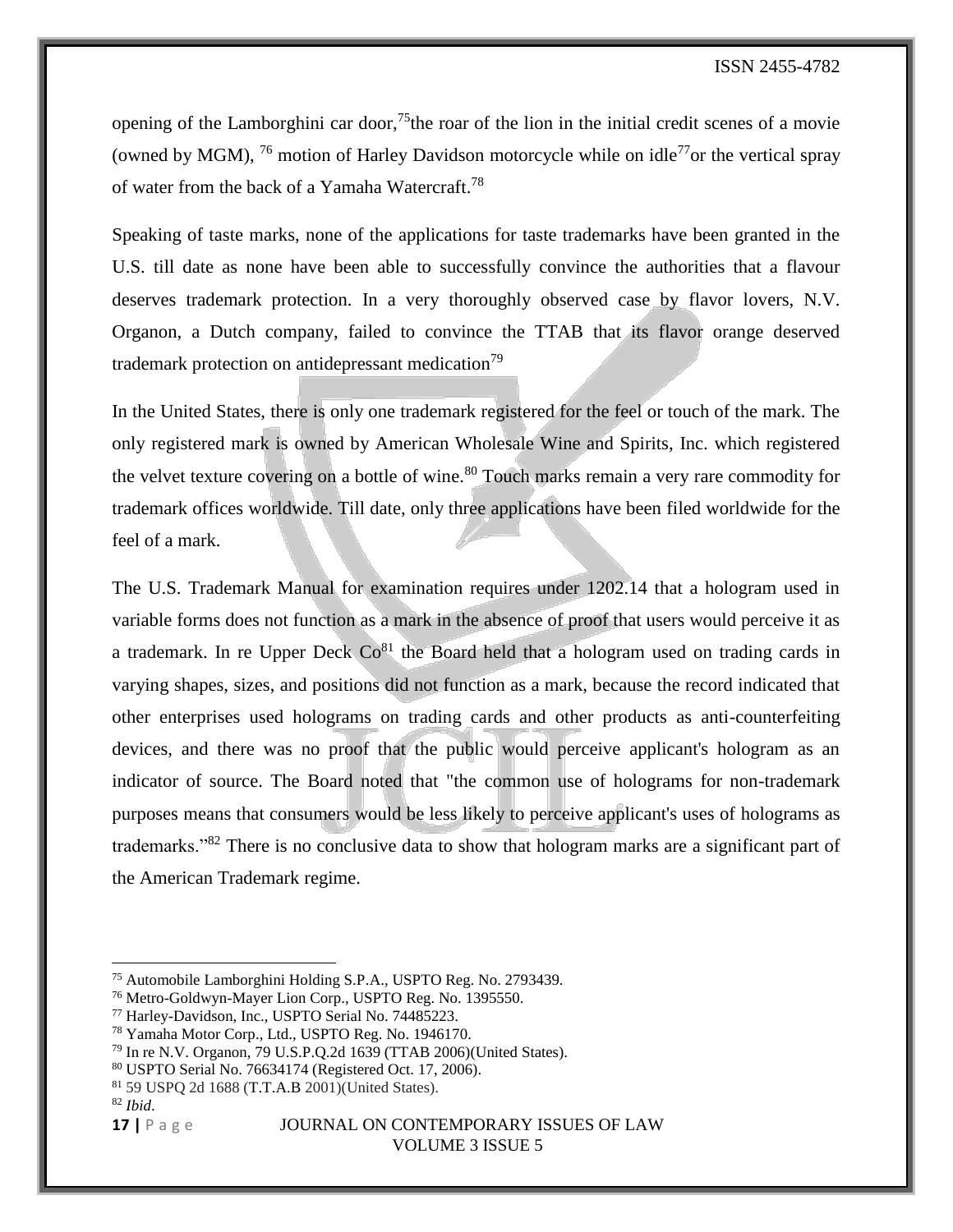There are no registrations whatsoever in India when we talk about Scent, Motion, Hologram, Taste and Touch mark. This is largely due to the primary requirement of Graphical Representation, as mentioned earlier. The Indian Trademark Regime has, so far, imitated the stand of European Union as far as the prerequisite of graphical representation for a trademark is concerned. Thus, it makes registration of non-conventional trademarks much more rigorous in India than in the United States. The non-conventional trademarks possess ability of source identifier despite not being easily graphically representable. The working of US Trademark Regime demonstrates this fact.

### **CONCLUSION**

### **SHOULD GRAPHICAL REPRESENTATION BE THE DECIDING FACTOR?**

The TRIPS Agreement does not make ability of graphical representation as an essential condition for registration of a trademark. Similarly, the Trademark Regime of the United States does not require graphical representation of the trademark as a necessary condition for the registration of a trademark. This is primarily why the criteria for the registration of nonconventional trademarks have emerged as much more liberal in the United States in comparison to countries where graphical representation is a requisite for a trademark.

**18** | P a g e **JOURNAL ON CONTEMPORARY ISSUES OF LAW** VOLUME 3 ISSUE 5 In India, after sustaining the prerequisite of graphical representation, the next obstacle that a mark has to pass is section  $9(1)$  (a) of the Indian Trade Marks Act, 1999 which prescribes "absolute grounds for refusal" Marks which are not prima facie "capable of distinguishing" the goods or services of one person from those of the other are devoid of distinctive character. The foundation of the rational is not noticeably provided in the statute. However, its purpose is to forbid commonly registration of marks which do not fall out of the definition of 'trade mark' but do not fulfil the function of a trade mark; that is, they do not identify and distinguish goods or services of one person from those of others. The section also contains a proviso by which a trade mark which violates Section 9(1) of the Act may still be registered if it can be shown that on the date of the application the mark has in fact acquired a distinctive character as a result of the use made of it. It suggests that even if certain signs are primarily descriptive of the character or quality of the goods or services they might, through constant use lose their descriptive meaning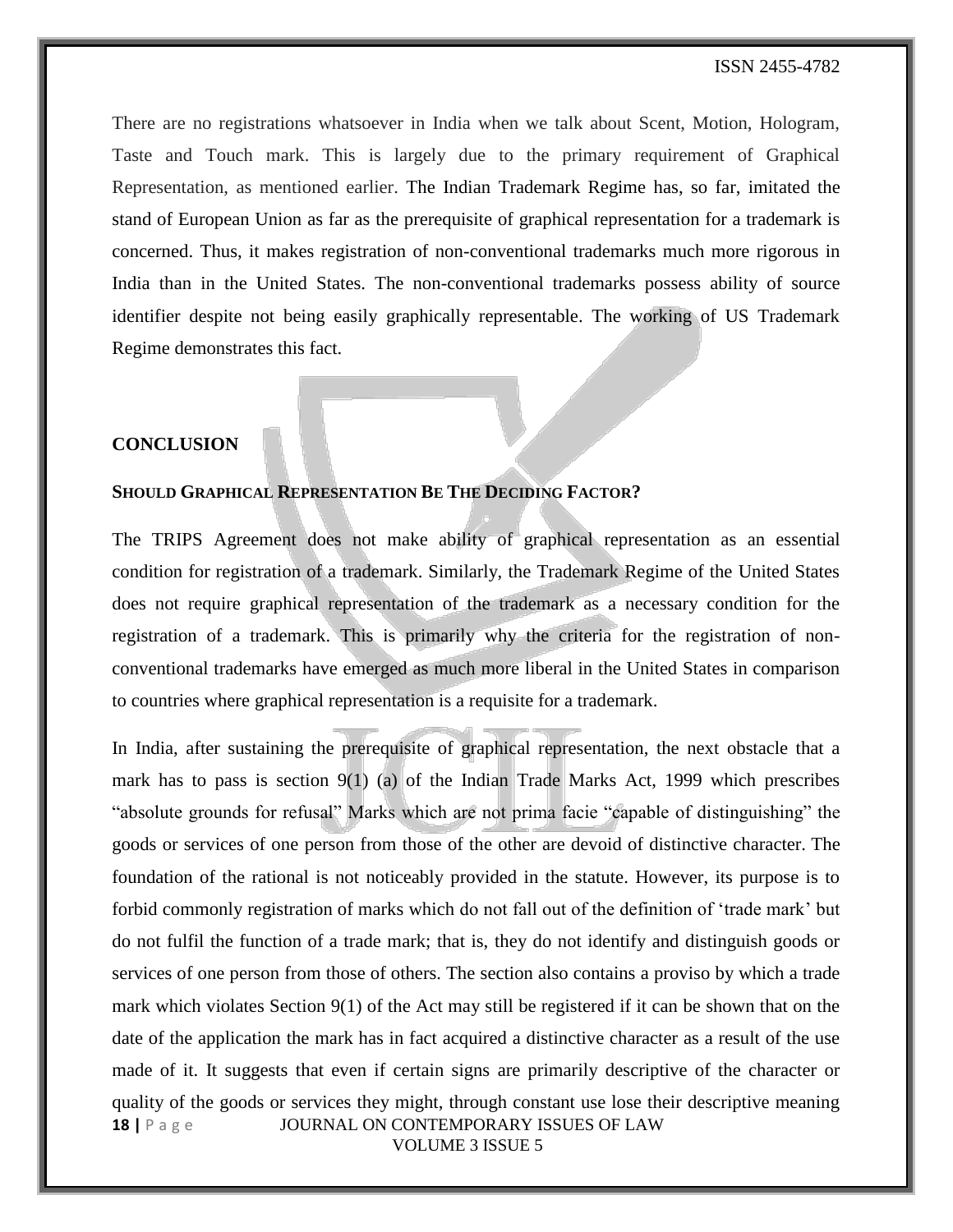and acquire a secondary distinctive meaning to indicate that the goods or services in connection with which they are used are goods made by a particular manufacturer. This was even expounded by the Supreme Court of India in *Godfrey Philips India<sup>83</sup>* where it held that "a descriptive trade mark may be entitled to protection if it has assumed a secondary meaning which identifies it with a particular product or as being from a particular source". Thus, it can be argued that if a nontraditional trademark has acquired distinctiveness as a result of its continuous use, and a lot of people in fact associate the mark with its source, then such marks should be granted registration under this section. The applicants can also provide evidence that the mark was used for the product or service over a long period and the amount of time and money spent on its advertising was focused on educating the consumers to relate the mark as an indicator of origin and not a mere decoration. The company can also take efforts to educate people by the use of the mark in point of sale displays and packaging and use the mark in promotional efforts, including giveaways. The use of slogans is yet another way to promote the mark. Thus, we can categorically hold that the Indian Trademark Act 1999 has put a needless load of capability of graphical representation as a requirement for the registration of a trademark. In the progressively globalizing world, the use of sound, scent, touch, colour, taste motion or holograms as a trademark is guaranteed to rise in the near future. Thus, we should liberalize our trademark regime by watering down the must of graphical representation for such non-conventional trademarks.



# **BIBLIOGRAPHY**

#### **Books Referred**

l

- Bently & Davis, Trade Mark and Brands (Ginsburg Cambridge University Press 2008).
- Dr. Prankrishna Pal, Intellectual Property Rights in India: General Issues and Implications (Regal Publications, 2008).
- M. B. Rao &Manjula Guru, Understanding TRIPS Managing Knowledge in Developing Countries (Response Books, 2003).

**19 |** P a g e JOURNAL ON CONTEMPORARY ISSUES OF LAW VOLUME 3 ISSUE 5 <sup>83</sup> 1997 (2) ARBLR 559 Delhi.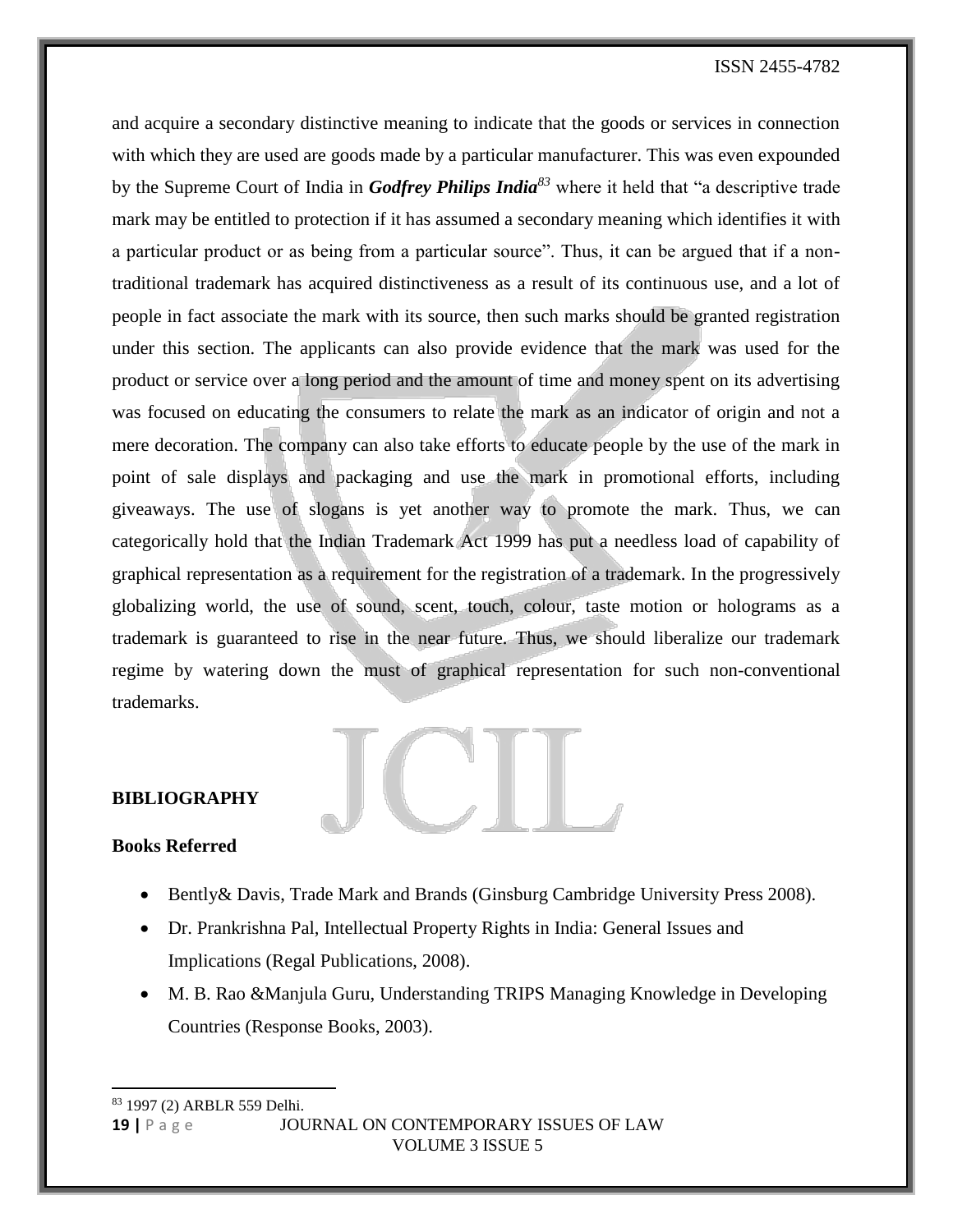- Shilling D., Essentials of Trademarks and Unfair Competition (John Wiley & Sons 2002).
- Stefano Sandri & Sergio Rizzo, Non-Conventional Trade Marks and Community Law, (Marques, 2003).

# **Cases Referred**

- Blue Bell Bio-Med v. Cin-Bad Inc. , 864 F. 2d 1253 (5th CIR 1989).
- Colgate Palmolive Co. Ltd. v. Mr. Patel &Anr. (2005) PTC (31) 583.
- Colgate Palmolive v. Anchor Health Ltd. (27) PTC, 478 (Del.).
- Enterprise Rent-A-Car Co. v. Singer, [1996], 66 C.P.R.3d 453. (Can.).
- In Oliveira v. Frito-Lay, Inc., 251 F.3d 56, 62 (2d Cir. 2001).
- In re Clarke, 17 U.S.P.Q. 2d 1238 (TTAB 1990).
- In re General Electric Broadcasting Co., Inc., 199 U.S.P.Q. 560 (T.T.A.B. 1978).
- In re N.V. Organon, 79 U.S.P.Q.2d 1639 (TTAB 2006).
- Kawasaki Motors Corp. v. H-D Michigan, Inc., 43 U.S.P.Q.2d 1521 (T.T.A.B. 1997).
- Oualitex Co. v. Jacobson Products Co.  $(93-1577)$ , 514 U.S. 159 (1995).
- Ralf Sieckmann v. Deutsches Patent and Markenamt, Case C-273/00.
- Shield Mark B.V. v. Joost Kist, (ECJ) (2003).
- Southern v How  $(1656)$  Pop R. 144.
- Whirlpool Co. v. N. R. Dongre,  $(1995)$  PTC 415.
- Zatarain's, Inc. v. Oak Grove Smokehouse, Inc., 698 F.2d 786, 791 (5th Cir.1983).

### **Statutes Referred**

- Lanham (Trademark) Act (United States).
- Trade Merchandise & Marks Act, 1958 (India).
- Trade Marks Act, 1999 (India).
- Merchandise Marks Act, 1862 (India).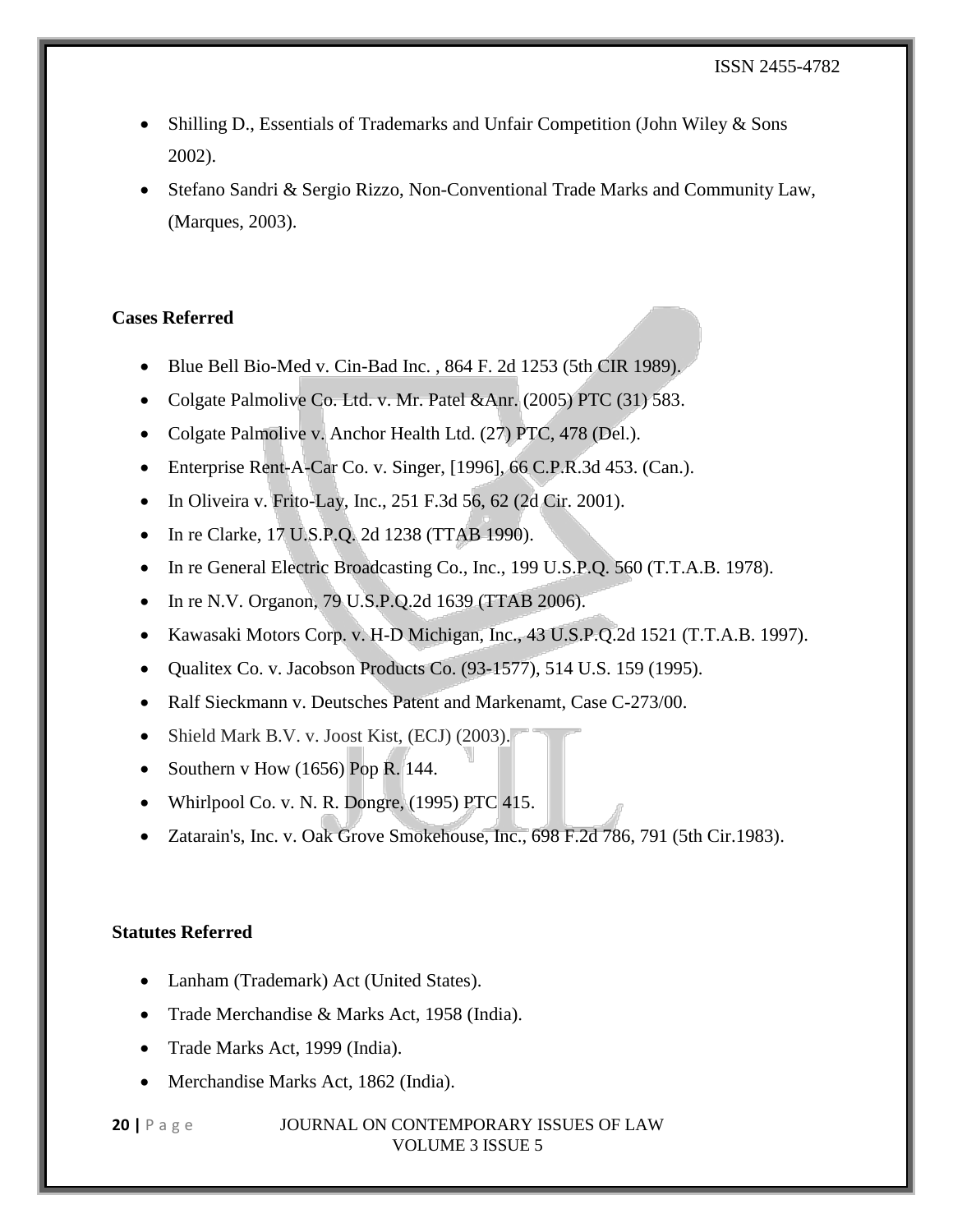# **Conventions Referred**

• The Paris Convention, 1883.

# **Agreements Referred**

- Agreement on International Classification of Goods and Services (N.I.C.E. Agreement)
- Agreement on Trade Related Intellectual Property Rights (TRIPS) , (Jan 1, 1995)
- General Agreement on Tariffs and Trade (GATT) , Uruguay Round (1986-94)
- Madrid Agreement, 1989
- Trade Mark Law Treaty, 1987

# **Articles Referred**

- An Qinghu, Well-Known Marks & China's System Of Well-Known Mark Protection
- ArkaMajumdar, The Requirement of Graphical Representibility for NonConventional Trademarks
- Carsten Schaal, The Registration of Smell Trademarks in Europe : Another EU Harmonisation Challenge
- Chetan Chadha & Vikrant Rana, First Sound Mark Registered in India
- Dev Gangiee, Non-Conventional Trademarks in India,
- Frederick W. Mostert, Famous and Well-Known Marks
- Gary Richardson, Brand Names Before the Industrial Revolution,
- Government of India Ministry of Commerce and Industries, A Draft of Manual of Trade Marks : Practice & Procedure
- [Graeme](https://books.google.co.in/books?id=-YTMt0PO-nIC&pg=PA7&lpg=PA7&dq=jg+v+samford&source=bl&ots=TH3I61XguX&sig=5HS_MIprhY1zk49v0iStmJynK5o&hl=en&sa=X&ved=0ahUKEwiWnNvt8NrKAhVGWRQKHQxoDNoQ6AEIIjAB#v=onepage&q=jg%20v%20samford&f=false) B. Dinwoodie& Mark D. Janis, Trademark Law and Theory
- Jane C. Ginsburg et al , Trademarks and Brands-An Inter Disciplinary Critique
- Joanna Schmidt Szalewski, The International Protection of Trademarks after the TRIPS agreement
- Ken Albala, The SAGE Encyclopedia of Food Issues,